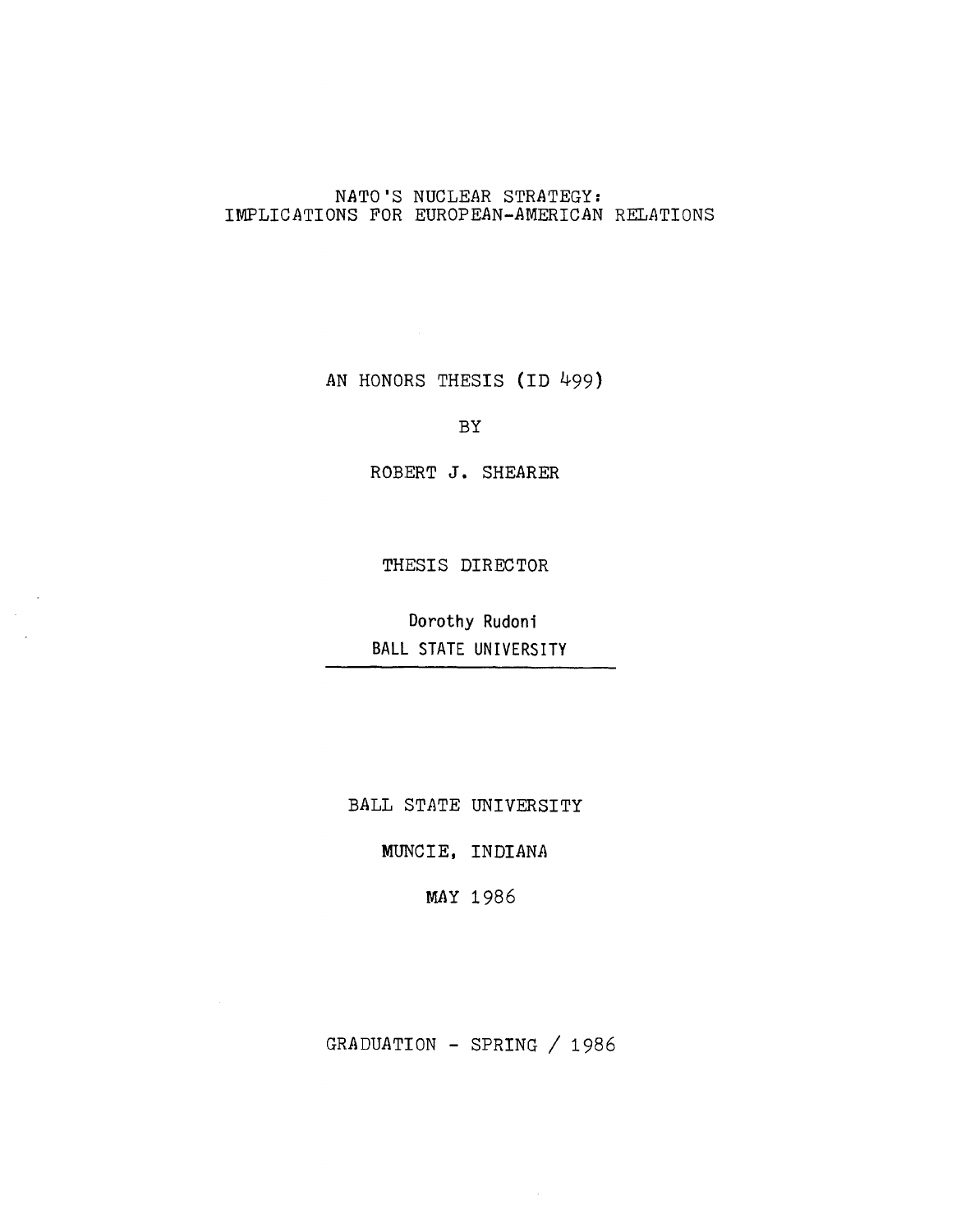

Table of Contents

| I. Problem                                        | 1               |
|---------------------------------------------------|-----------------|
| II. Review of Related Literature                  | 3               |
| A. The Present Malaise                            | 3               |
| B. The Pershing II and Cruise Deployments         | 5               |
| C. The Policy of "No First-Use"                   | 8               |
| D. The Policy of "Flexible Response"              | 9               |
| E. The Strategic Defense Initiative               | 11              |
| III. Findings                                     | 14              |
| A. Deployment and Decoupling                      | 14              |
| B. "Flexible Response" and Conventional Defenses  | 15              |
| C. Problems with the Strategic Defense Initiative | 17              |
| IV. Summary and Conclusions                       | 20              |
| V. Bibliography                                   | 22 <sub>2</sub> |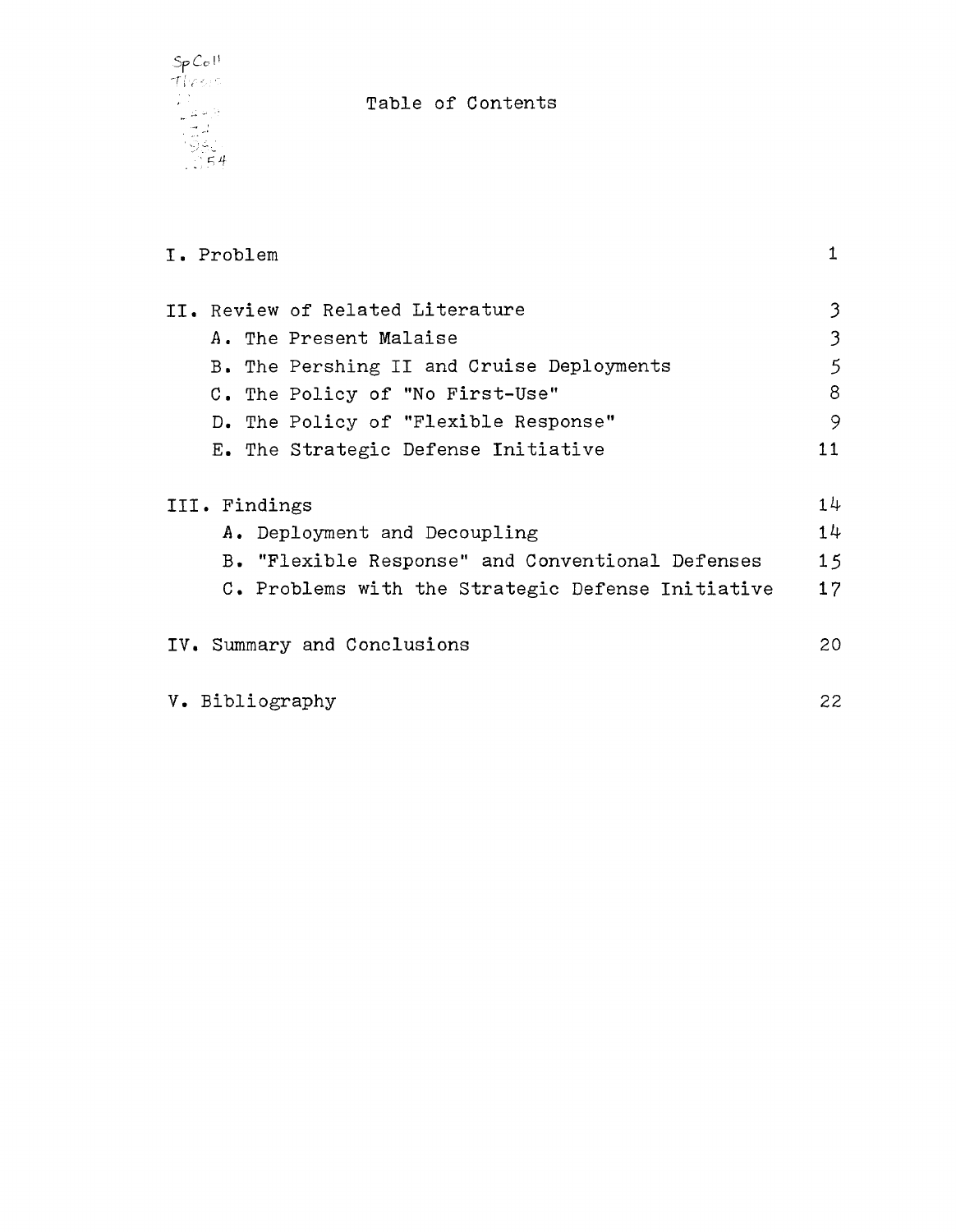Since 1977, when the initial decision was made to plan the deployment of 572 Pershing II and cruise missiles in European territory, the North Atlantic Treaty Organization (NATO) has found itself mired in arguably the longest period of controversy over defensive weapons strategy in its thirty-seven year history. How has it come to pass that the Atlantic Alliance finds itself in this situation and what are the implications for European-American relations?

For almost four decades the Atlantic Alliance has served as the primary framework for maintaining peaceful relationships between its members and those states which constitute the Warsaw Pact. In that capacity, notwithstanding varied crises and periods of significant stress, NATO has compiled a track record of enormous achievement. No other collective security organization in modern times has endured for so long in the face of so many obstacles. Nevertheless, NATO cannot rest on its laurels. The continued growth of Soviet military power and the expansionist nature of that country's foreign policy require that the Alliance continues to act as a viable means of deterrence. In this context, a gradual withering of cohesiveness within NATO, or worse, a fracture of its basic foundations could be potentially ruinous.

Therefore, it is imperative that the current troubles

I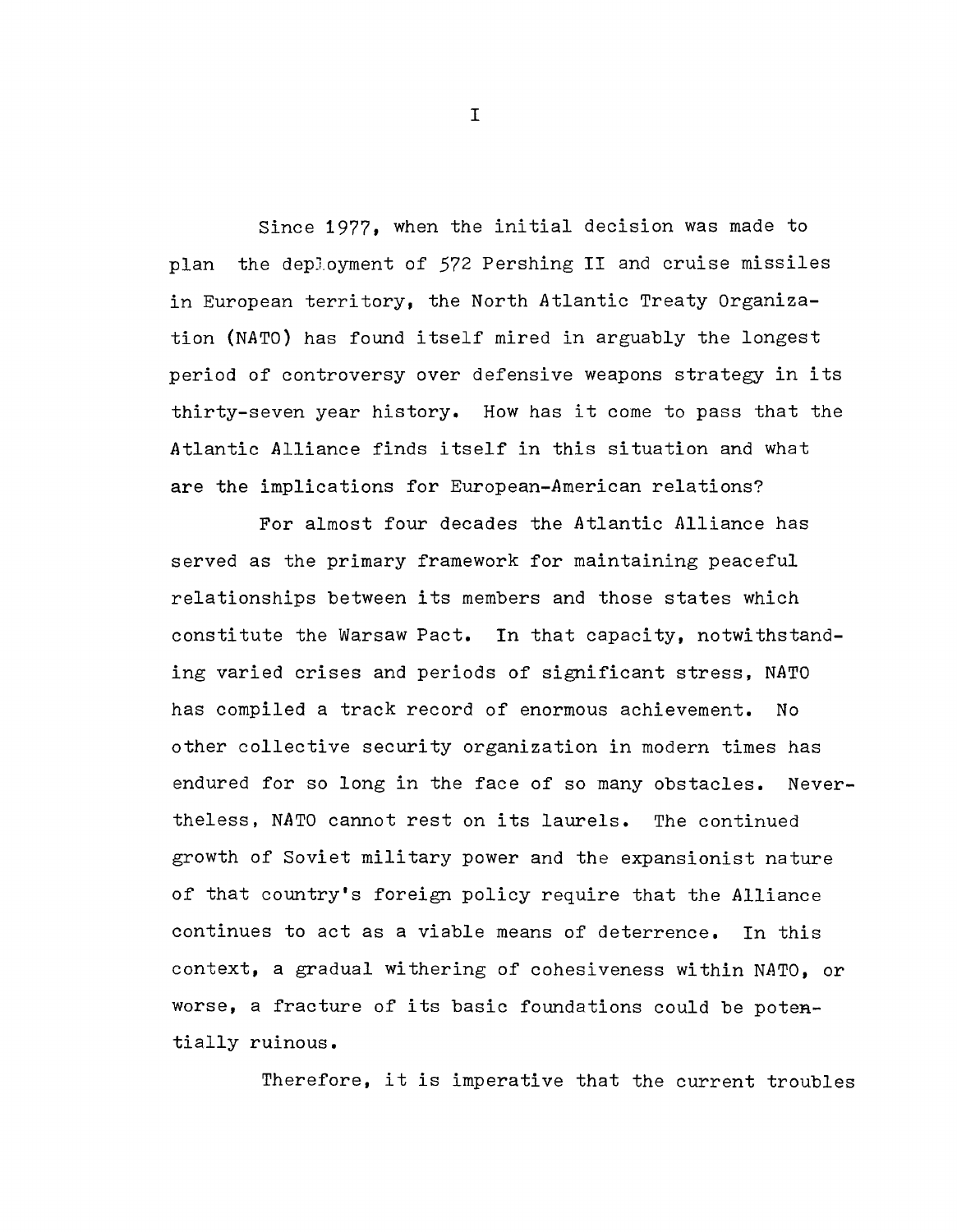which confront the Alliance be resolved in a manner that is both expeditious as well as comprehensive. Not only would such remedies enhance NATO as a deterrent force, but they would act to heighten the Alliance's political and economic position as well.

This discussion will focus primarily on NATO's current defense strategy of "flexible response", the decision on and eventual deployment of Pershing II and cruise missiles, and the proposed "Strategic Defense Initiative." After a review of related literature on these topics, the discussion will turn to their effect on European-American relations and potential remedial measures.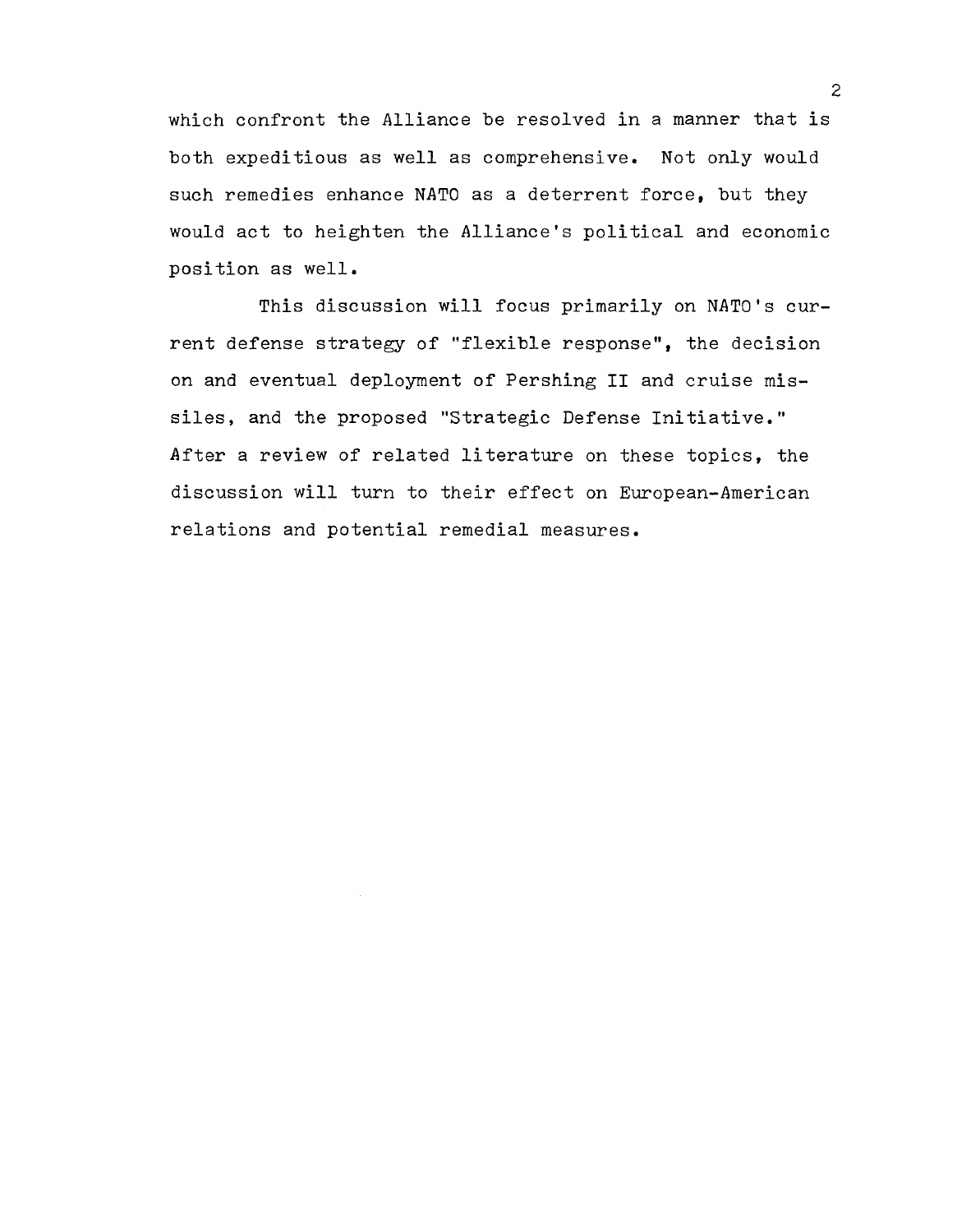That NATO is now enduring a period of hardship is largely undisputed. The extent to which the Alliance's current troubles have progressed, however, is a matter which has been subject to substantial debate. Lawrence Eagleburger, in an address prepared for the National Newspaper Association, suggested that although there are challenges to be met by NATO, "It is not my thesis that the North Atlantic alliance is now in crisis."<sup>1</sup> Nevertheless, there are a significant number of observers who have stated, for example, that, "Forces beyond the contol of any statesman, no matter how skilled or dedicated, have jeopardized the very survival of the Alliance."<sup>2</sup>

NATO has experienced difficulties many times in the past thirty-seven years. The Suez and Berlin crises of the 1950's, France's withdrawal from the military arm of the Alliance, and the pressure exerted on its members during the Vietnam era have all confronted NATO in one form or another with varying degrees of turmoil. However, the current disenchantment within the Alliance distinguishes itself from other periods of trouble in both degree and composition.

II

<sup>&</sup>lt;sup>1</sup>Lawrence S. Eagleburger, "The Transatlantic Relationship: A Long-Term Perspective," Department of State Bulletin,  $8\bar{4}$ : 39-42, April, 1984.

<sup>2</sup>Eliot *A.* Cohen, "The Long-Term Crisis of the Alliance," Foreign Affairs, 61,2 (Winter 1982-1983): 325-343.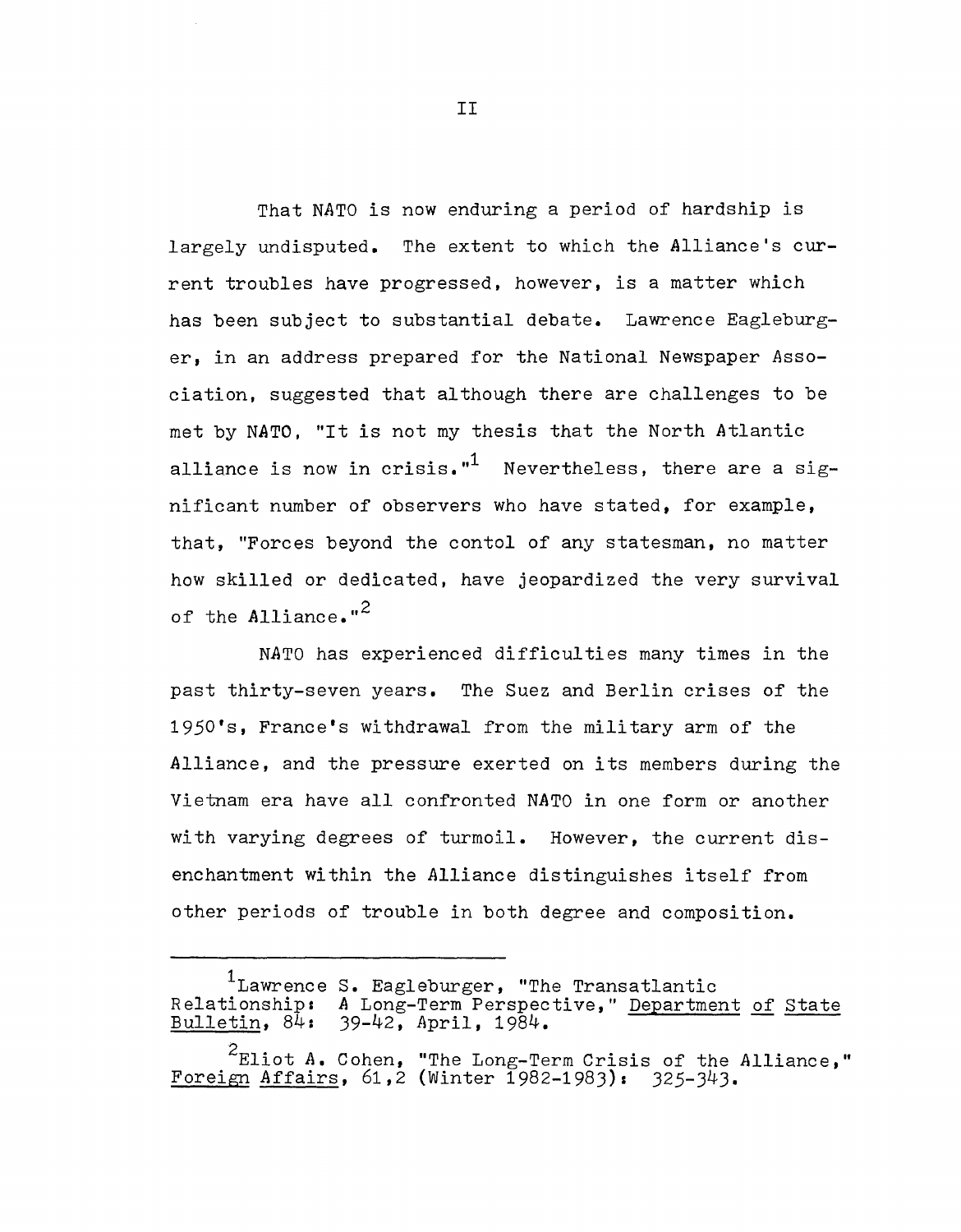Writing in The Wilson Quarterly, Kolodziej and Pollard state,

Americans and their NATO partners have repeatedly argued over four key issues: military strategy and nuclear weapons, relations with the Soviets, distribution of defense burdens, and trade and monetary matters. But at no time have these four  $proj$ lems afflicted the allies all at once--until now.<sup>3</sup>

While somewhat simplistic in its analysis, Kolodziej and Pollard's suggestion illuminates the depth of the disputes within the Alliance. These are problems, however, that can be solved,

•••• by inelegant but workable compromises; the petty resentments of the moment will be understood as  $such:$  fits of pique which lead to the spats common to any couple, no matter how secure the marriage.

Although important in their own right, the policy disputes within NATO that have occurred over the last several years take on added significance when they are viewed in a larger context. Freedman suggests that,

•••• it remains unclear whether this conjunction of arguments is a temporary phenomenon brought about by the strains of recession or by the incompatibility of the current crop of political leaders, or whether we are witnessing the symptoms of a much deeper crisis that is unsettling the wholesseteof assumptions that have governed Western policymaking over the past three decades.<sup>5</sup>

 $\beta$ Edward A. Kolodziej and Robert A. Pollard, "The Uneasy Alliance: Western Europe and the United States," The Wison Quarterly, 7, 5(Winter 1983): 112-120.

4<sub>Cohen, op. cit., p. 325.</sub>

<sup>5</sup>Lawrence Freedman, "The Atlantic Crisis," International Affairs, 58, 2(Summer 1982): 395-412.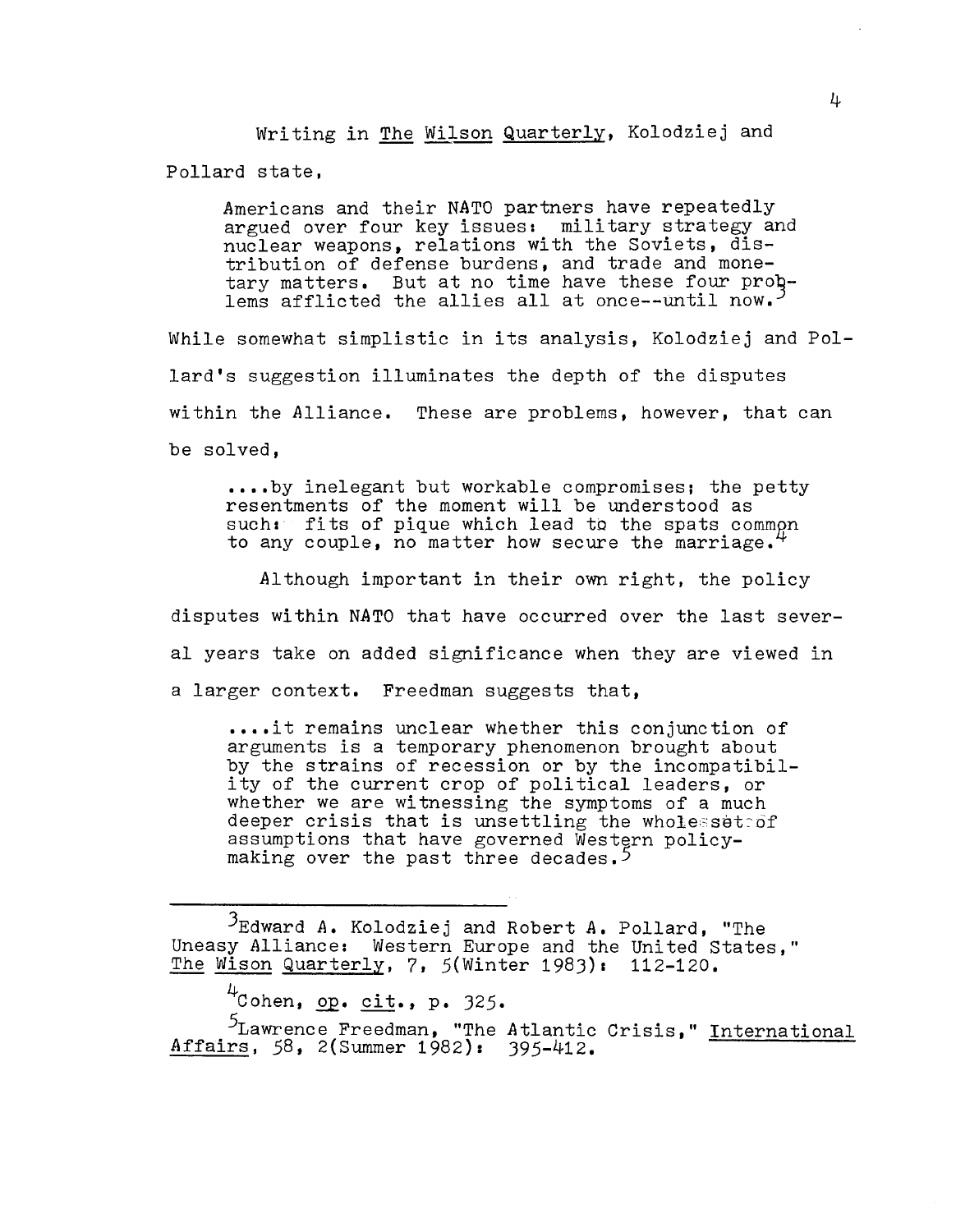The malaise which NATO now suffers from, and which according to Freedman is possibly representative of structural problems within the Alliance, originated in large part with the decision by the United states to attempt to base intermediate range nuclear weapons in Europe in response to the deployment of medium range SS-20s by the Soviet Union. From almost the moment the decision was made, controversy erupted and to this day is still visible if only in a diluted form.

The December 1979 decision to deploy the missiles took what was called a "dual-track" form. This involved negotiating the limitations of nuclear weapons in Europe while simultaneously preparing to base American Pershing **II** and cruise missiles on European soil. The logic involved with this decision was that unless NATO had something to trade with the Soviets during arms control negotiations it would be doubtful that Moscow might sacrifice any existing systems. This approach to arms control would eventually falter, however, because,

**•••• the** Eurostrategic weapons began to take on a life of their own as American officials, who have lately been excessively running down US defence capabilities, insisted that NATO required these 6 missiles to plug a gap in the deterrent spectrum.<sup>6</sup>

What this did was to foment much opposition from the Europeans who understandably accused the United States of

<sup>&</sup>lt;sup>6</sup>Stanley Kober, "Can NATO Survive?" International Affairs, 59, 3(Summer 1983) **p.** 341.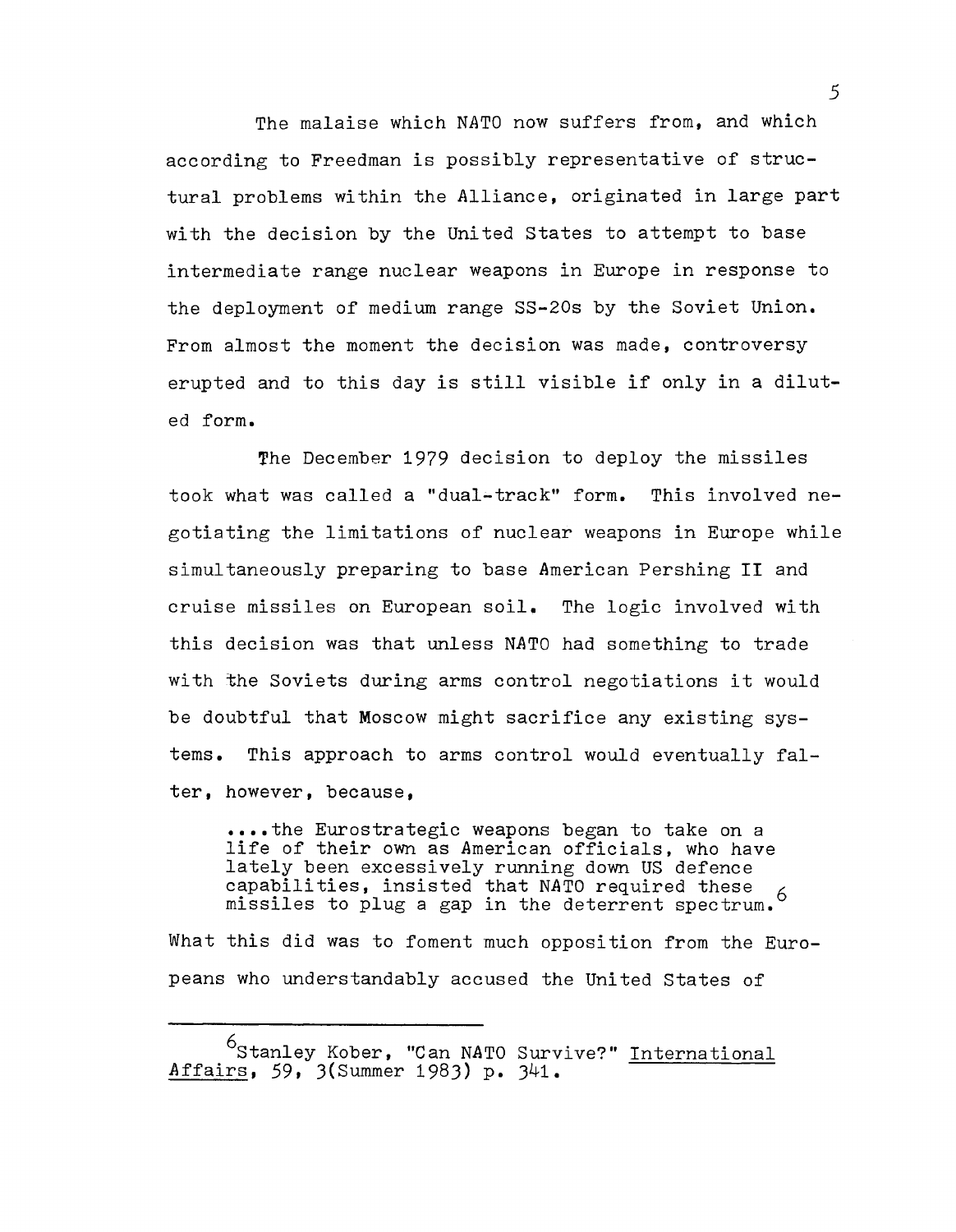abandoning the negotiating track of the original decision. As Bertram points out, putting nuclear weapons programs in an arms control context makes them more palatable to public opinion which suggests why,

•••• one of the costly political mistakes of the early Reagan Administration was precisely to express misgivings about the arms control process and to contend that only a strengthened West could induce the Soviet Union to accommodate Western security interests. Deterrence by nuclear weapons will generally only be tolerated by public opinion if it is accompanied by the search for common constraints with the Soviet side.<sup>7</sup>

The other aspect of the Pershing II and cruise missile deployment that acted to cause such controversy was the nature of the weapons themselves. These systems, stationed on European territory, were intended to counter the threat to that same European soil by the Soviet's SS-20s which by design were apparently for use against European targets. This led to the perception that America's European allies were being "decoupled" from the United State's security blanket and that the next war could possibly be fought entirely on their soil. These perceptions were only intensified in 1981 when President Reagan, responding to a question as to the possibility of a limited exchange of nuclear weapons between the United States and the Soviet Union, stated,

I don't honestly know...I could see where you could have the exchange of tactical weapons against troops in the field without it bringing eigher one of the major powers to pushing the button.

? Christoph Bertram, "Europe and America in 1983," Foreign Affairs, 62, 3(Summer 1983) p. 619.

8The New York Times, 21 October 1981, p. *A5.*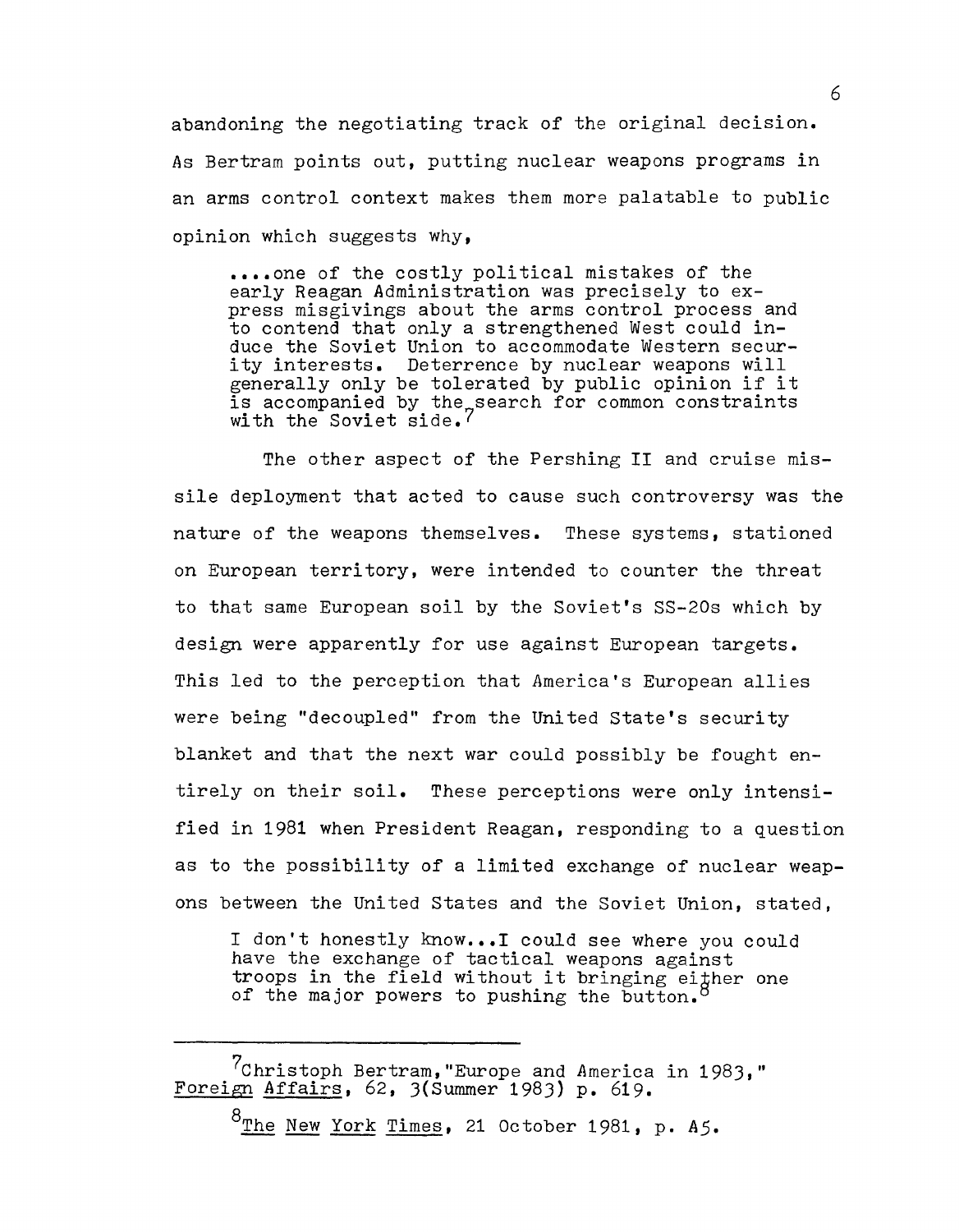Kober suggests, however, that,

The risk of decoupling was probably exaggerated. Deterrence is the result not of the certainty of nuclear retaliation, but of the uncertainty that there will not be retaliation in the event of aggression. Given the destructiveness of the super- powers' huge arsenals, that uncertainty does not have to be very high to be effective. Thus, if extended deterrence appears riskier for the United states in conditions of nuclear parity than it did before it is still doubtful that the Soviet leadership feels it could unleash an attack against Western Europe confident that the United States would refrain from escalating to central nuclear exchanges, especially in view of the continued presence of hundrgds of thousands of American troops in Europe.<sup>9</sup>

Although much consternation has been directed by the Europeans towards America in general and the Reagan Administration in particular with regard to arms control and the perceived risk of decoupling, these concerns stem, in large part, from the nuclear strategy which has been adopted by NATO.

The excessive reliance on the threat to use nuclear weapons first in a conflict forces NATO governments to pretend to be more irrational than they actually are, and definitely more than they wish to appear to their public. NATO is caught between the need to their public. NATO is caught between the need<br>to warn the Soviet Union that it might escalate a conflIct, despite the suicidal implications of such confiret, despite the suicidal implications of such<br>a move, and to reassure the public that it would not be so reckless.

The policy that dictates that *NATO* members might consider the use of nuclear weapons in retaliation to a Soviet attack was formulated when America's nuclear advantage was

 $9$ Kober, op. cit., p. 342

10 Lawrence Freedman, "NATO: Tell-and Trust-the People," The Times of London, 25 January 1984, p.12.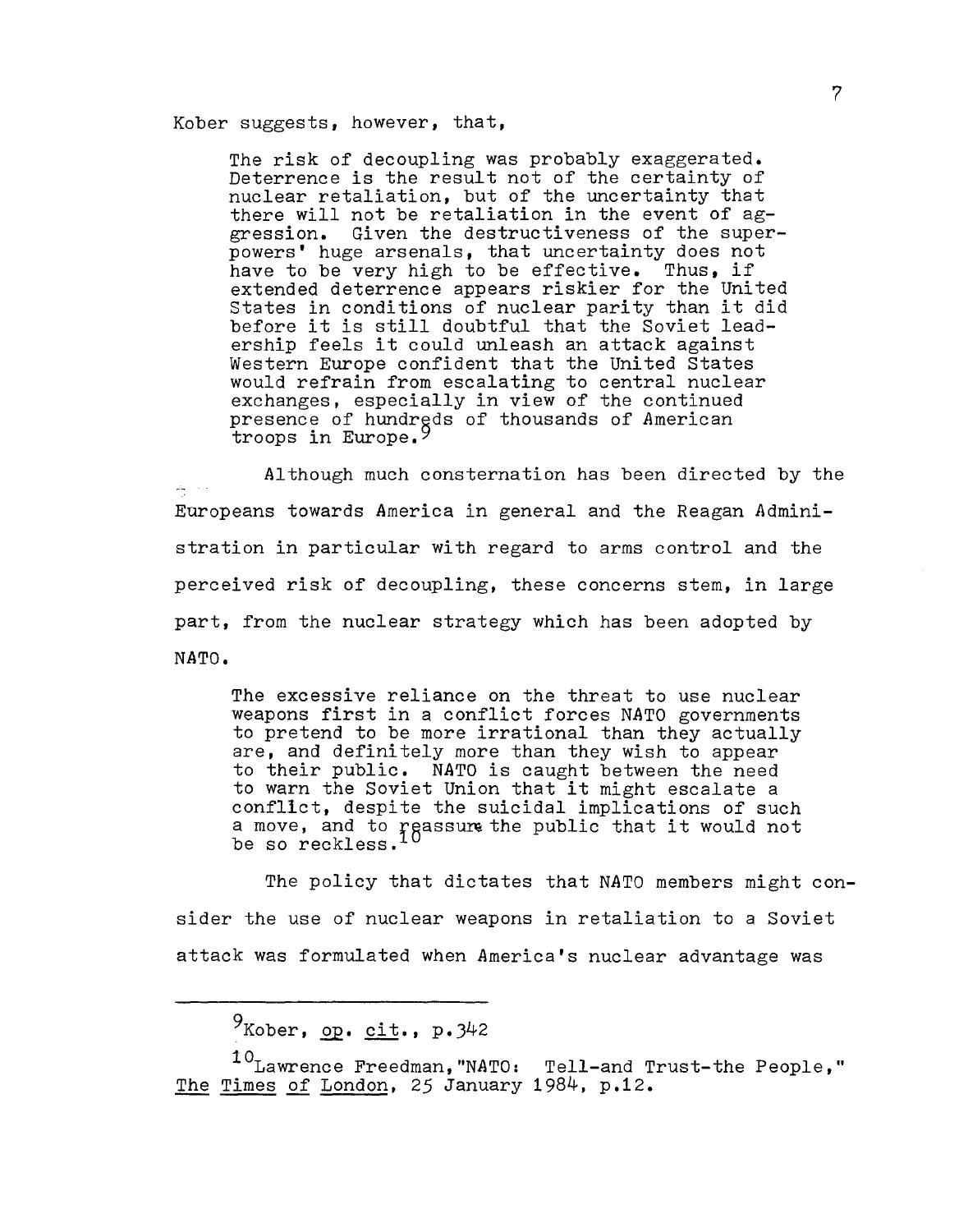completely overwhelming. This, however, is no longer the case. The nuclear advantage that once was the United states' has now been transfered to the Soviet Union by a slight margin.

The general problem with NATO's present defense strategy is that it is becoming increasingly difficult to entertain the idea that retaliation in response to a Soviet attack on Europe could be implemented without a substantial risk of escalation to nuclear weapons, Currently, there are two major schools of thought which have postulated potential solutions to this problem. The first has been posited by the "Big Four": McGeorge Bundy, George **F.** Kennan, Robert S. McNamara, and Gerard Smith. They have argued that a policy of "no first-use" of nuclear weapons coupled with a determined build-up of European conventional forces would stabilize the Alliance politically while simultaneously raising the nuclear threshold. They state that,

It is time to recognize that no one has ever succeeded in advancing any persuasive reason to believe that any use of nuclear weapons, even on the smallest scale, could reliably be expected to remain limited. Every serious analysis and every military exercise, for over 25 years, has demonstrated that even the most restrained battlefield use would be enormously destuctive to civilian<br>life and property. There is no way for anyone There is no way for anyone to arre and property. There is no may ref anyone will not lead to further and more devastating exchanges. Any use of nuclear weapons in Europe, by the Alliance or against it, carries with it a high and inescapable risk of escalation into the generand incredigative first of escalation first one general<br>al nuclear war which would bring ruin to all and victory to none.

<sup>11</sup> Bundy, Kennan, McNamara, and Smith, "Nuclear Weapons and the Atlantic Alliance," Foreign Affairs, 60,4(Spring '82) p.757.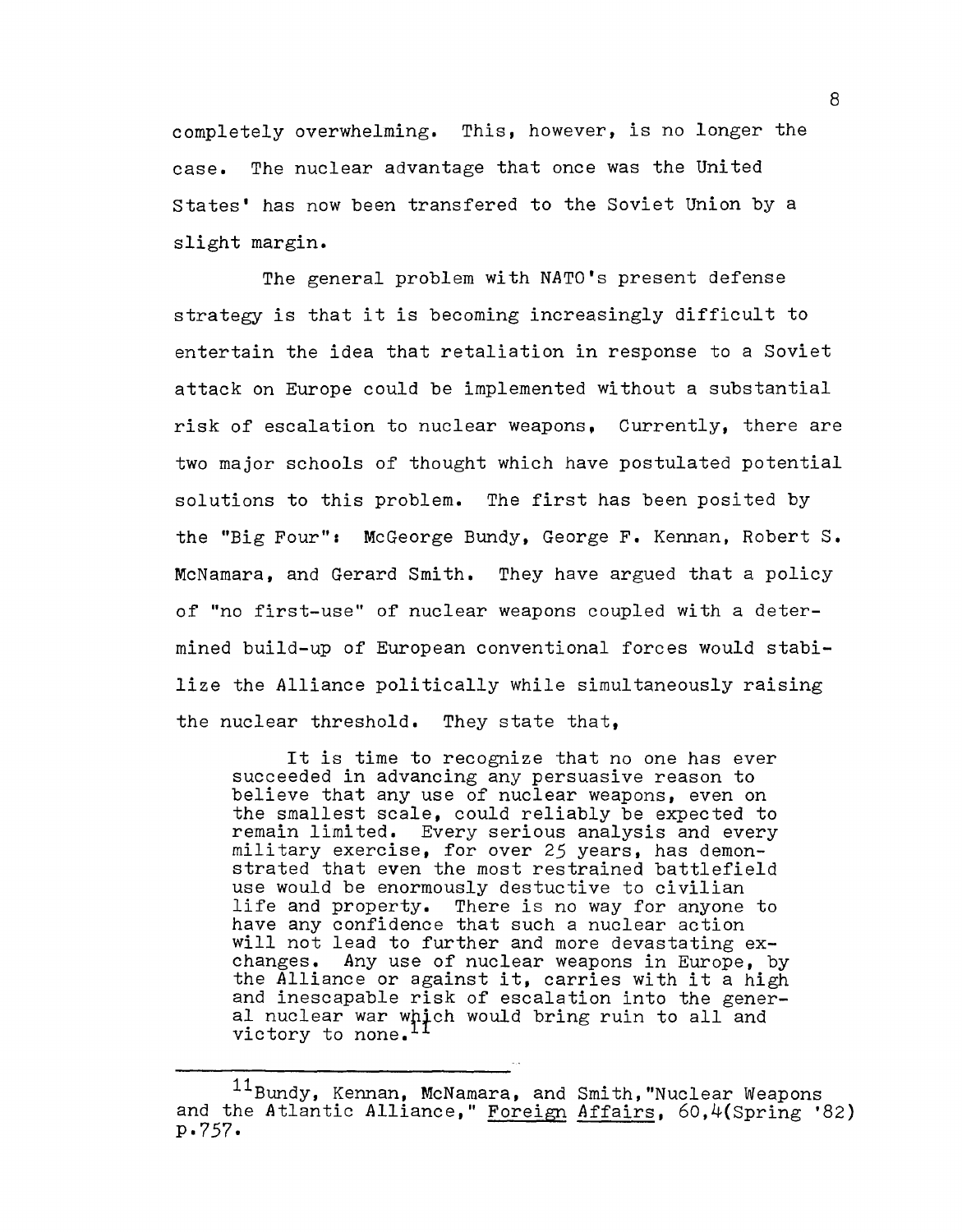The second potential solution to the problem of NATO's "flexible response" is not a new strategy at all but merely an augmentation of the current doctrine. The strategy of "flexible response" allows for three types of retaliation to a Soviet attack: 1) direct defense, 2) deliberate escalation. 3) general nuclear response. In the first instance, NATO's conventional forces would defeat a Warsaw Pact invasion or stifle it to the point where responsibility for escalation would be shifted to the Soviets. Deliberate escalation envisions that NATO. faced with overwhelming odds, would escalate the conflict through the use of tactical or theatre nuclear weapons. The third method of retaliation, general nuclear response, would theoretically occur if Warsaw Pact forces had made expansive breakthroughs of NATO lines or if the conflict had already risen to the point of deliberate escalation. The doctrine was formulated to be purposely vague so as to force the Soviets to guess which type of retaliation would occur in response to an attack.

The primary drawback of "flexible response" is that the primary factor constituting its deterrent is the threat of escalation. Although it has already been discussed how this threat of escalation was intended to be inherent in the doctrine, the problem arises in that the current status of NATO's conventional forces render escalation almost a given rather than a threat. By most accounts, it would be only a matter of days before the Warsaw Pact forces had inflicted enough damage on the Alliance's defenses that escalation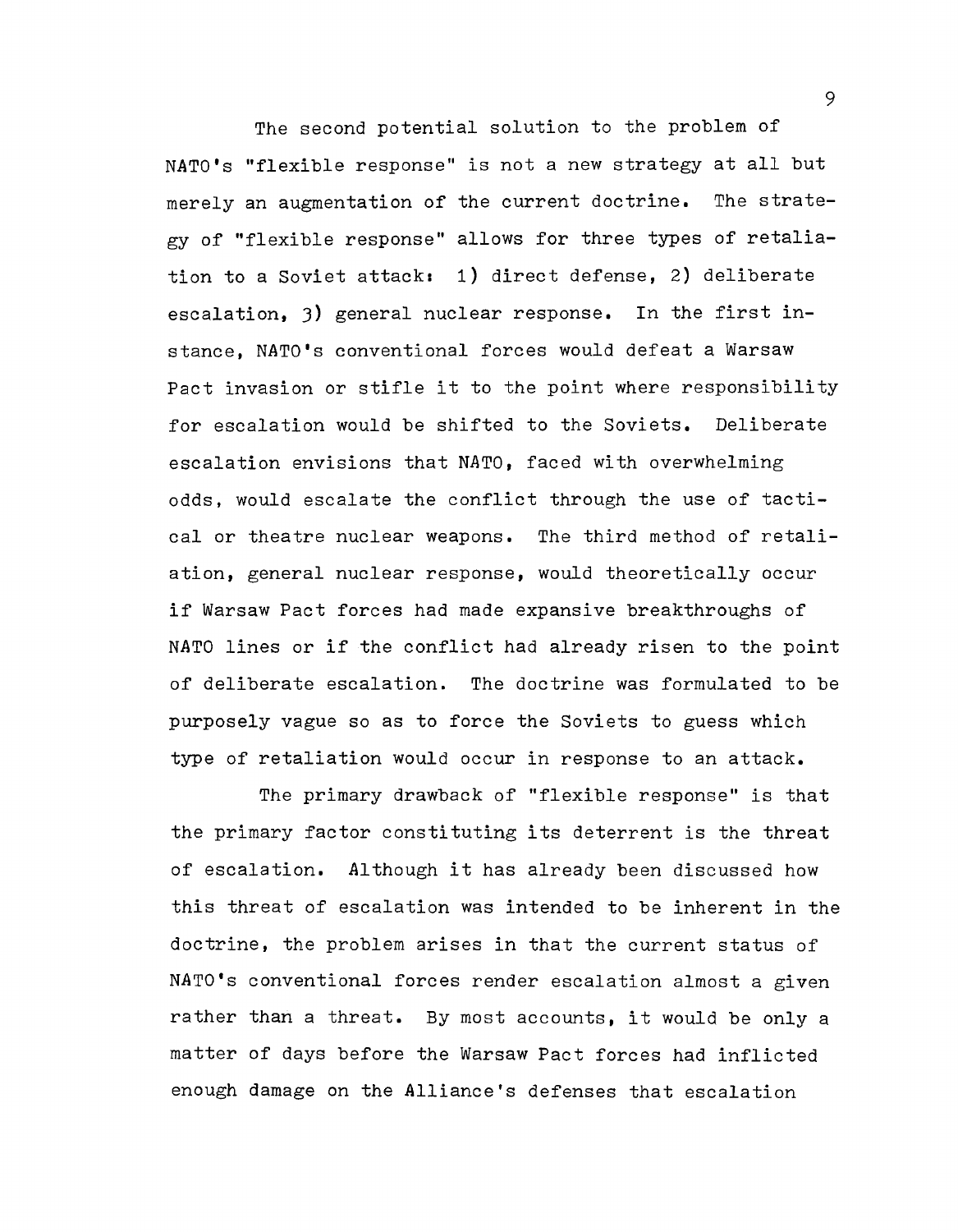would be necessitated unless massive sections of the European landscape were to be sacrificed. Thus, the present state of NATO's conventional forces make it not unlikely that the first respone of direct defense would be bypassed.

One of the more vocal advocates of enhancing the doctine of "flexible response" has been the Supreme Allied Commander in Europe, General Bernard W. Rogers. In response to the present lack of viability of "flexible response's" first stage, he has proposed that,

There is a more acceptable alternative to this posture, namely to acquire a conventional capability that would provide a good prospect of success in the forward defense of Europe... We do need some increase in numbers of forces to offset Soviet military growth, but far more important to success is the enhancement of our ability to do better with our forces in being and to carry out the essential modernization of those forces .•• we need the capability to hold the lead divisions of a major Warsaw Pact conventional attack while we conduct an effective interdiction and destruction campaign with conventional means against its follow-on forces...At the same time, we must have greater assurance in our ability to control the sea lanes to Europe and to win the air war over the continent.  $12$ 

Knowing the limitations of "flexible response" without a supplemented conventional deterrent, Rogers has, however, shunned the adoption of the policy of "no first-use." He has suggested that,

To say that NATO should strive to attain a conventional posture which would constitute a credible deterrent to Warsaw Pact conventional aggression is not to imply that the Alliance

<sup>12&</sup>lt;sub>General</sub> Bernard W. Rogers, "The Atlantic Alliance; Prescriptions for a Difficult Decade," Foreign Affairs, 60,5 (Summer 1982) p.1152-115J.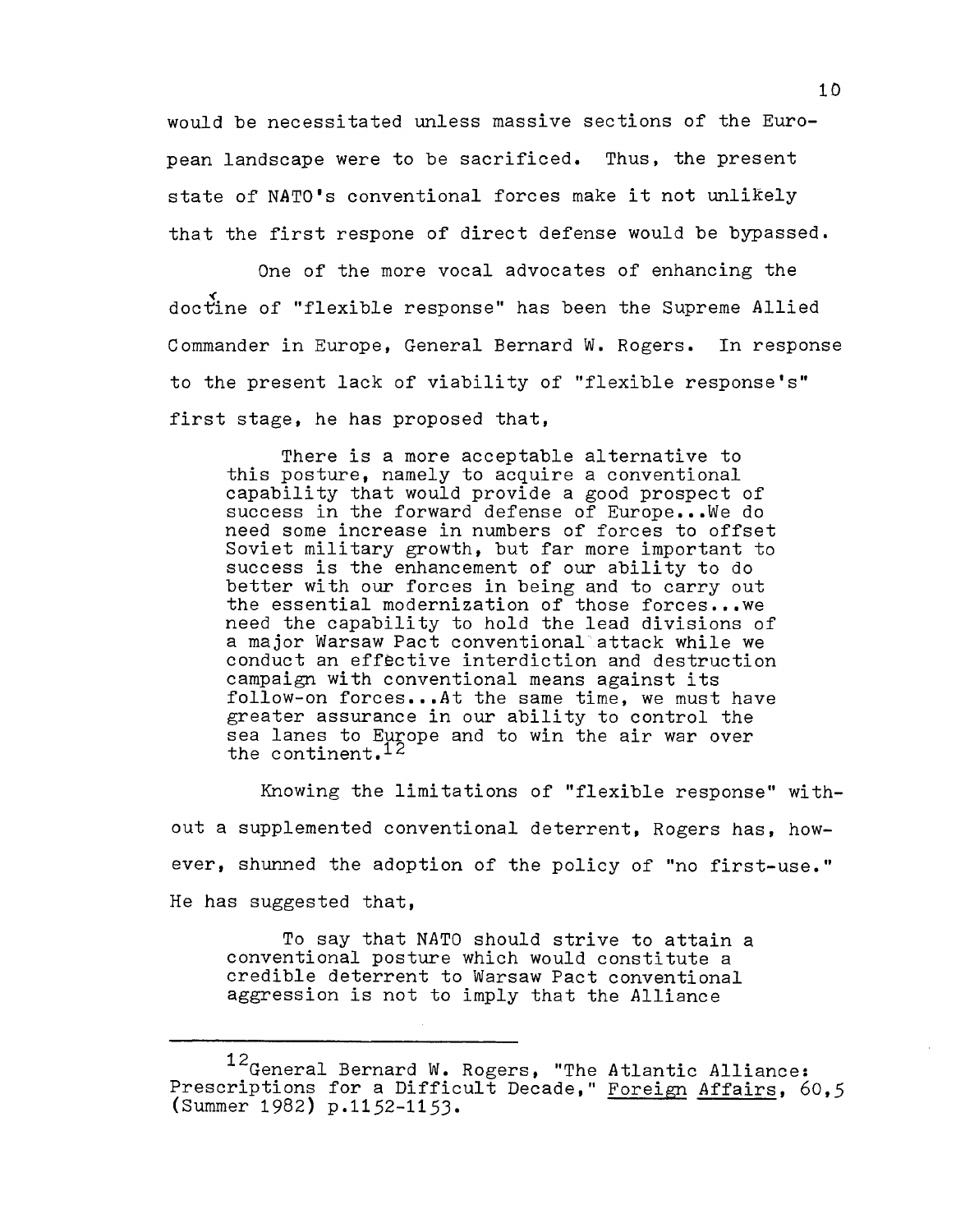should also now declare a "no-first-use" policy for its nuclear weapons...The single most important factor in restraining Soviet aggression will always be that chasm of uncertainty about Western readiness to cross the nuclear threshold...even if we were to develop a conventional defense during this decade along the lines described, we could never be certain of success without eventual recourse to nuclear weapons ••• Another inherent danger of declared no-first-use is that many in Europe and the United States would see such a policy as a limitation on the American commitment to European security. This might well create a situation in which the final guarantor of deterrence -the U.S. strategic nuclear arsenal- would be viewed as divorced from the fate of Europe... NATO's ability to deter would be jeopardized as much, or more, by eliminating the flexibility to escalate than it would by continuing the current inflexible posture of having to escalate in order to defend successfully.<sup>13</sup>

The fear of decoupling, that Rogers suggests would result from a policy of "no first-use" of nuclear weapons, has been further exacerbated by President Reagan's Strategic Defense Initiative $\leq$ (SDI). First presented by Reagan in the of Spring of 1983, SDI envisions an array'satellite based lasers and detection devices augmented by land based radars and high speed missiles. These systems would act in the event of a Soviet missile attack as a defensive screen through which, theoretically, none of the enemy's missiles could penetrate. The satellite based lasers would destroy Soviet missiles after they cleared their silos and as they began to release their individually targeted warheads at the top of their ballistic arc. Any warheads that had avoided the space based lasers would then be tracked and fired upon by high speed non-nuclear missiles.

 $13_{Rogers, op. cit.}$ , p.1153-1154.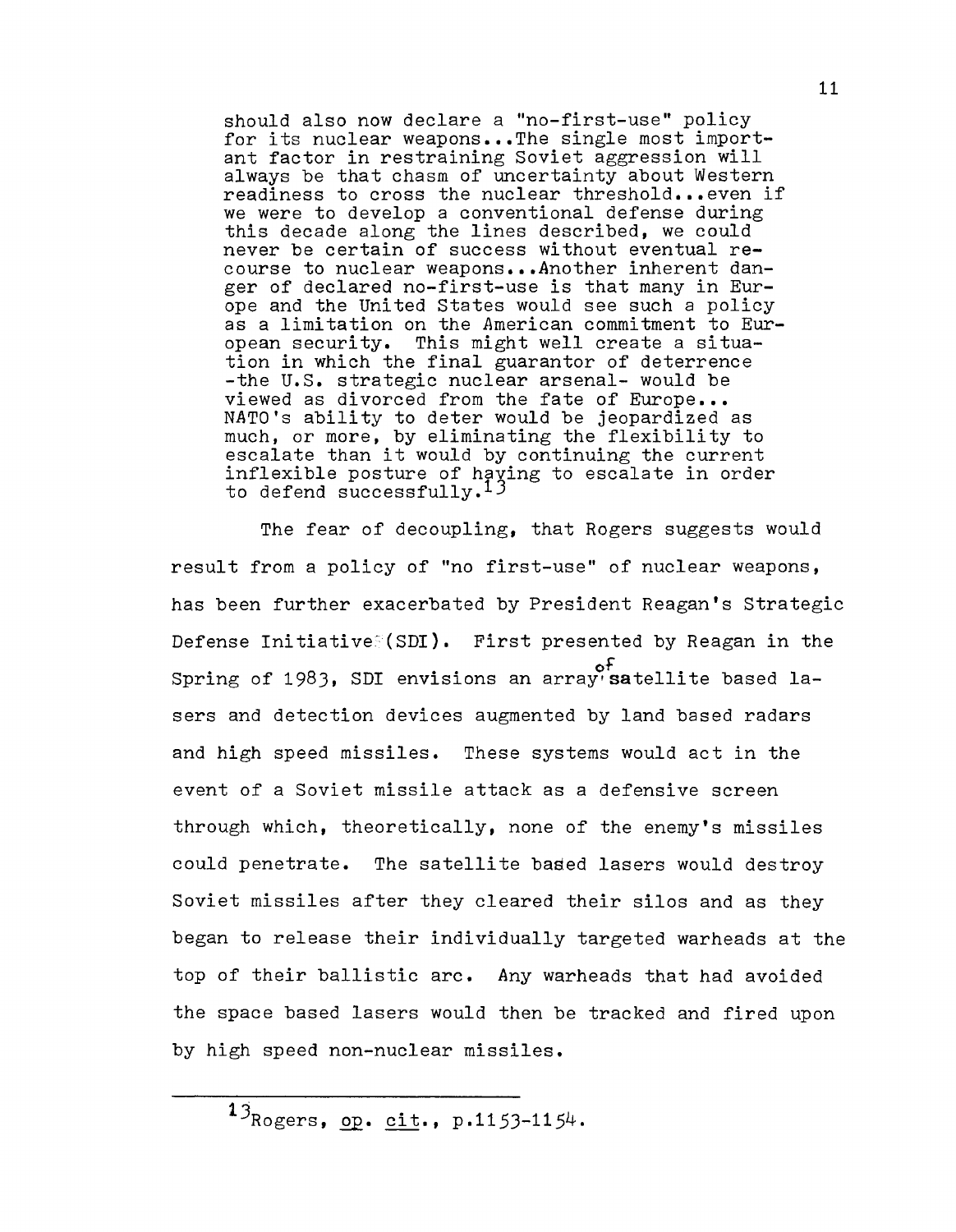The theoretical uses of SDI, as the previous description suggests, have largely been applied to those nuclear systems in which a high trajectory and relatively long flight time (approximately thirty minutes) allow for the tracking and targeting of their warheads before they have reached their targets. In other words, SDI in its primary formulation would apparently be intended for use solely against the strategic nuclear arsenals of the Soviets. It is possible then that,

A 'decoupling' of Europe from the US, with inferior security for Europe could arise from any deployed strategic defense against high-trajectory missiles like intercontinental and SS-20 ballistic missiles. This area of SDI research is the most promising-but its success would leave ground-hugging cruise and low-flying ballistic missiles unchallenged. Since the Soviet Union would presumably imitate within five years or so whatever strategic defense the US developed, such an arrangement could effectively neutralize the superpowers' arsenals and leave Europe singularly vulnerable to 14 those cruises and short-range ballistic missiles.

The Europeans, as well as many others in the United States, have expressed concerns that aside from possibly decoupling Europe from the United States, SDI would alter the basic status quo of deterrence.

Does not a plan that envisages a world where nuclear missiles are unable to reach their targets undermine the whole basis of deterrence and increase the chances of a conventional war in Europe?<sup>15</sup>

<sup>&</sup>lt;sup>14</sup>Elizabeth Pond, "Future of the Atlantic Alliance: Unity... In Diversity?" The Christian Science Monitor, 12 March 1985, p.10-11.

<sup>15</sup>Jon Connell, "How 'Star Wars' Could Scuttle Polaris," The Sunday Times of London, 26 February 1984, p.21C.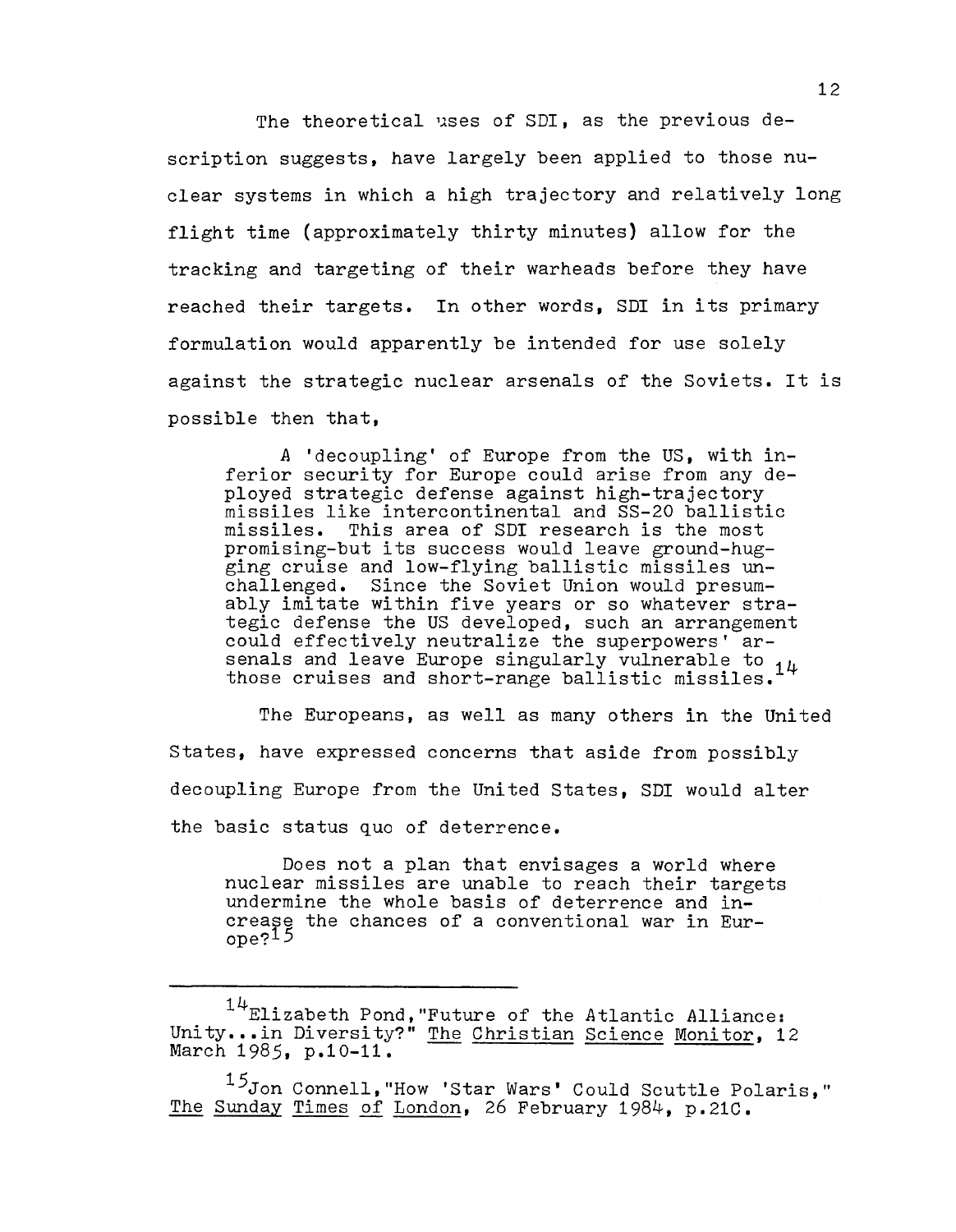SDI has also been faulted for its dependence on laser and detection devices based on satellites. While initially the United states space based defense systems would be impervious to Soviet attack. once Russian antisatellite (ASAT) technology advanced far enough •

...the US will be the far greater loser, since it is far more dependent on satellites for essential military communication. positioning. surveillance. and targeting.

Therefore,...it would be to the West's advantage to negotiate a ban on antisatellite weapons now before both sides develop such capability.  $16$ 

However.

Washington officials believe that since much of the technology being developed for Asats is similar to that being studied for anti-missile systems, a ban on the former would severely restrict research into the latter. Secondly, Asats are small, and can be easily hidden, so the problems of verifying an Asat ban would be formi- $\frac{1}{\text{dable}}$ .  $17$ 

<sup>16</sup>Elizabeth Pond, "Europe Fears 'Star Wars' May Destroy, Not Defend West," The Christian Science Monitor, 12 April 1984, p.38.

 $17$ Connell, op. cit., p.21C.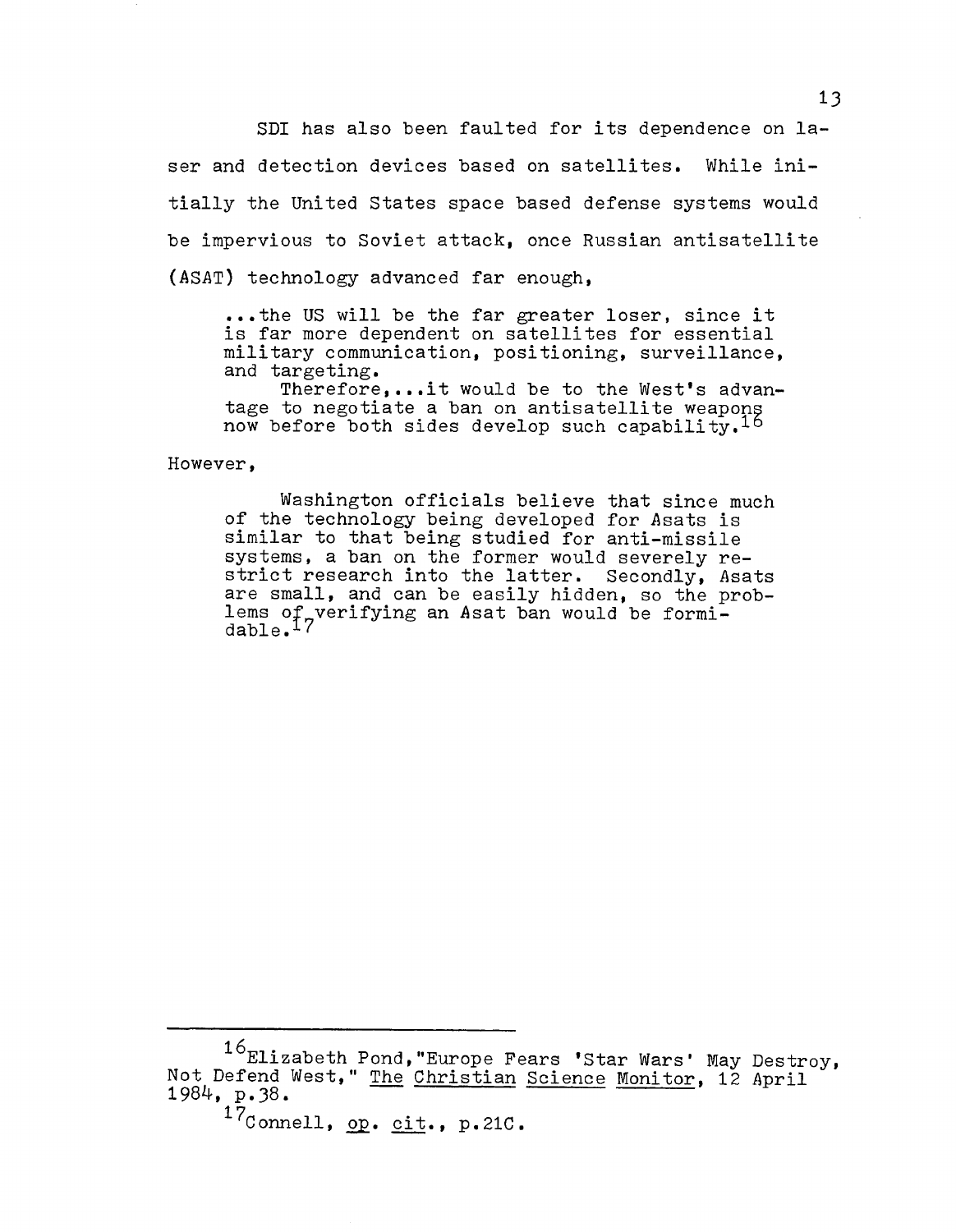The initial decision to deploy Pershing II and cruise missiles in Europe was in response to a perceived need to counter what was considered to be a significant disparity between the theatre nuclear forces of the Soviet Union targeted at Europe and those, or lack thereof, targeted at the Soviet Union by the Alliance. The coupling of the deployment of these systems to the intention that there be arms control negotiations to reduce such weapons on both sides was originally intended to make their deployment more palatable to the public, specifically the Europeans.

Once, however, the plans for deployment had proceeded, as previously pointed out, they began to take on a life of their own as American officials concentrated their arguments on a perceived "window of vulnerability" while ignoring, to a significant extent, the second track of negotiating their reduction.

In reality, it was the West Germans who had initiated the drive for the deployment of the missiles. The Germans, however, did not wish this posture to be thrashed about in public in view of the strong anti-nuclear sentiments in their country. The United States, nevertheless, wishing to show that they were not the only hawks in the Alliance pressured the Germans to go public. The Soviets on the other

III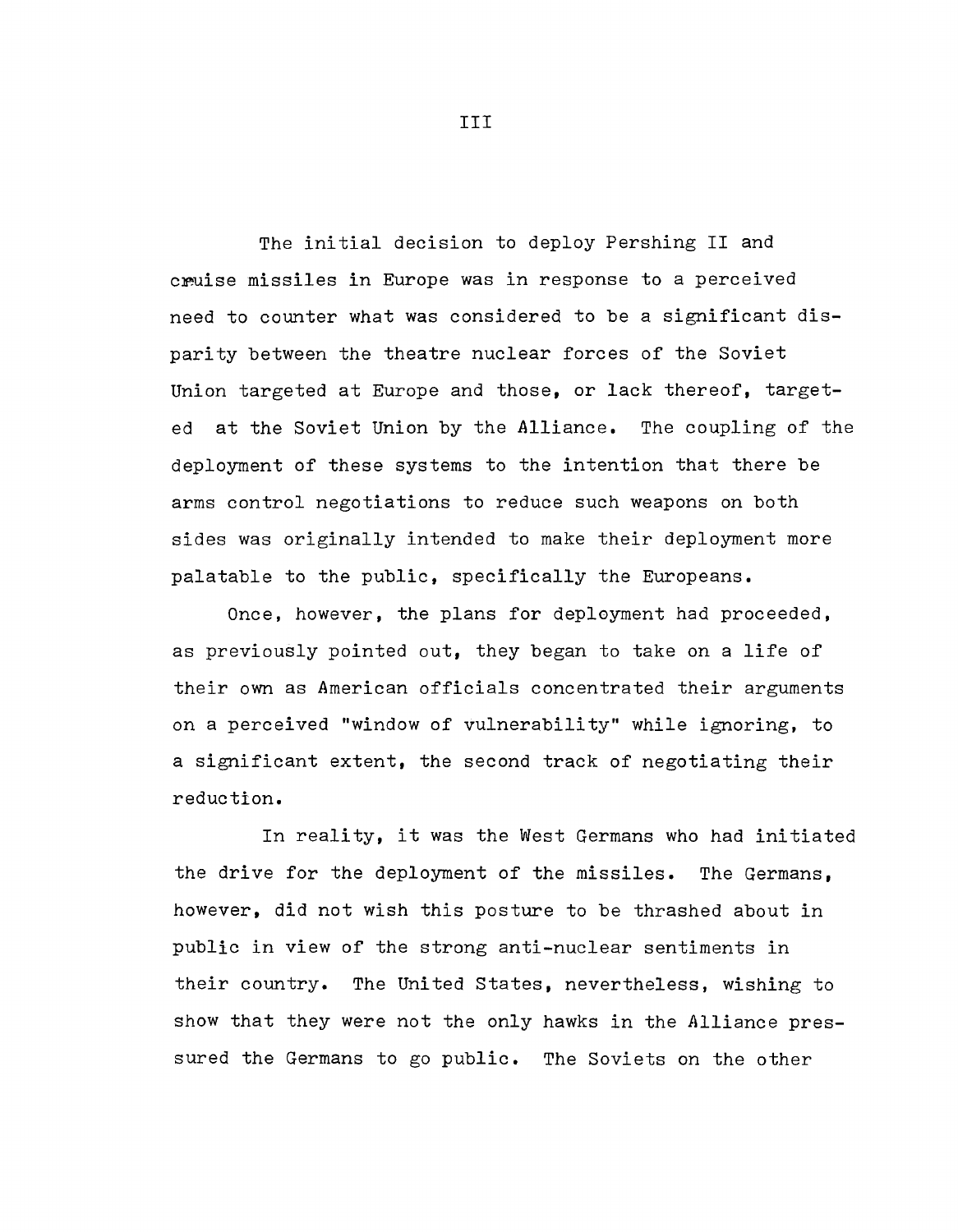hand were pressuring the Germans with threats of ending detente and starting a new arms race. The Germans, in trae Hamlet form, would eventually make no decision save for announcing that deployment should be linked to arms negetiations and stating that they would deploy only if another continental European nation would accept the missiles thereby transferring much of the pressure away from them.<sup>18</sup>

The deployment proceedings after that point bogged down in the political controversy in Belgium, Holland, and Italy whose publics were less than enthused about their governments receiving new nuclear weapons. Once Germany had shifted the decision to deploy away from themselves, it was the United states who began to take the brunt of the criticism being the other party most eager to begin deployment. Bertram points out that,

While it is possible that future West European governments will ask for a more defined respons ibility in America's nuclear decisions, it is not very likely; more probably, they will want to return to the convenient position of supporting U.S. nuclear decisions without being accountable for them...While it may not be sufficient as a durable formula for Alliance nuclear diplomacy in the future, it is at least politically acceptable in<br>Europe.<sup>19</sup>  $Europe.$ <sup>19</sup>

The NATO defense doctrine of "flexible response" illuminates one of the Alliance's more serious dilemmas. It is largely agreed upon that for "flexible response" to be a

<sup>18</sup> Pierre Lellouche, "Europe and Her Defense," Foreign Affairs, 59,4(Spring 1981) p.822.

<sup>19</sup>Christoph Bertram, "The Implications of Theatre Nuclear Weapons in Europe," Foreign Affairs, 60,2(Winter 1981-1982) p.313.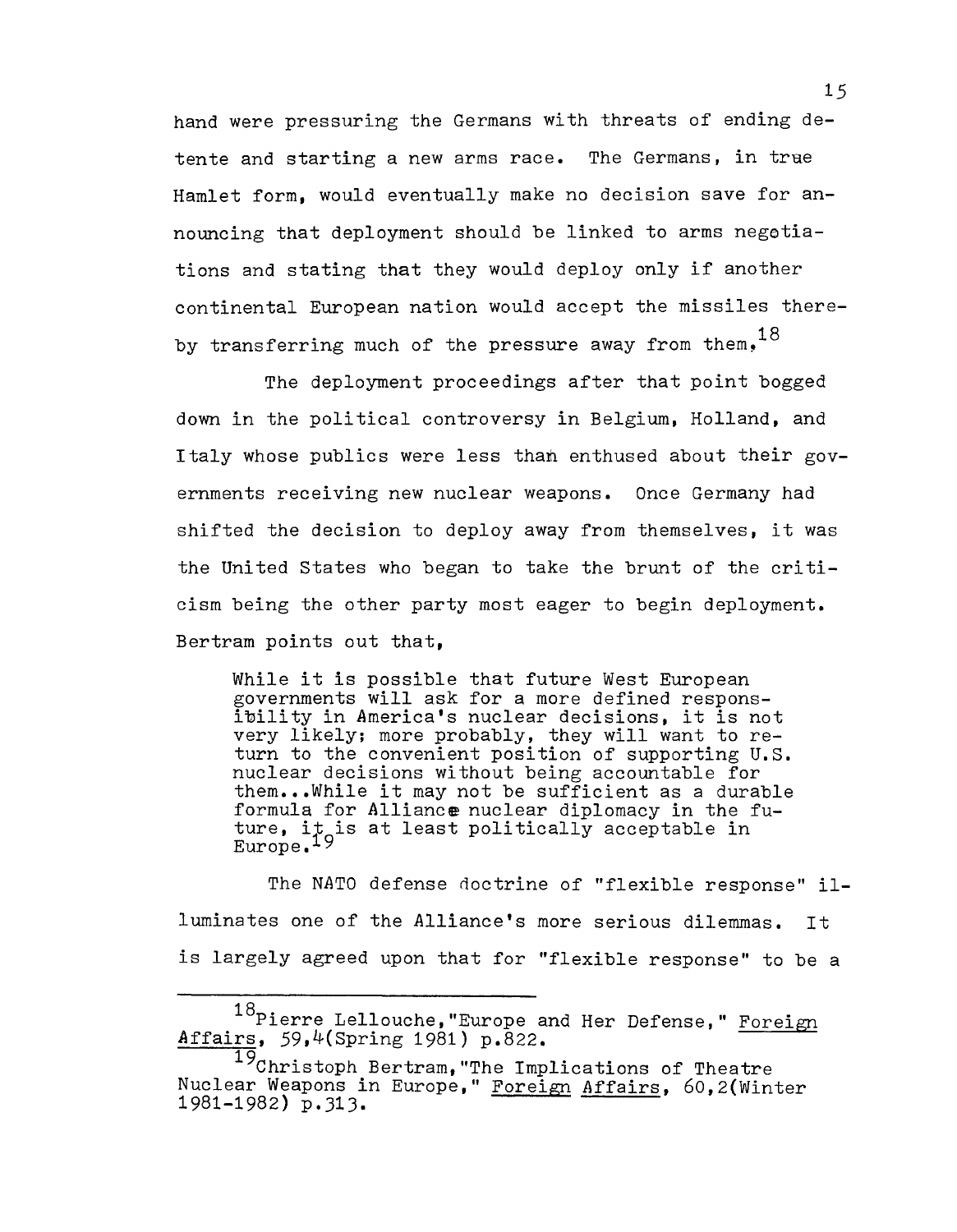more viable defense doctrine, NATO's conventional defense forces must be enhanced significantly. Why then doesn't the Alliance make a concerted effort to supplement them? Senator Sam Nunn suggests that,

**•.•. First,** the conventional force gap beween NATO and the Warsaw Pact has been described as so large for so long that a viable conventional defense is believed by many to be hopeless. Second, the cost of matching Warsaw Pact forces one for one-in tanks troops, artillery, and aircraft-is seen as prohibdive, particularly und directive to soon as premistive, particularly under current economic conditions. 2D

The Europeans are not likely, even with pressure from the United States, to increase their defense commitments to NATO by a substantial margin. Proposals made by General Bernard Rogers to achieve this enhancement would require a commitment to defense of 4% of annual real growth through 1988 over the current  $3%$  by all NATO members.<sup>21</sup>

It has been suggested that the United States could attempt to force the Europeans to make spending increases by threatening to withdraw **U.S.** troops or by adopting a "no first-use" policy. To resort to either of these extremes would leave the Europeans open to Soviet conventional aggression which could in turn put the United States in a position in which they would be forced to use nuclear weapons or sacrifice their NATO allies.

20 Senator Sam Nunn, Report to the Committee on Armed Services, United States Senate, "NATO: Can the Alliance Be Saved?" Atlantic Community Quarterly, 20,2(Summer 1982)p.128. 21 Nunn, **Q2. cit.,** p.132.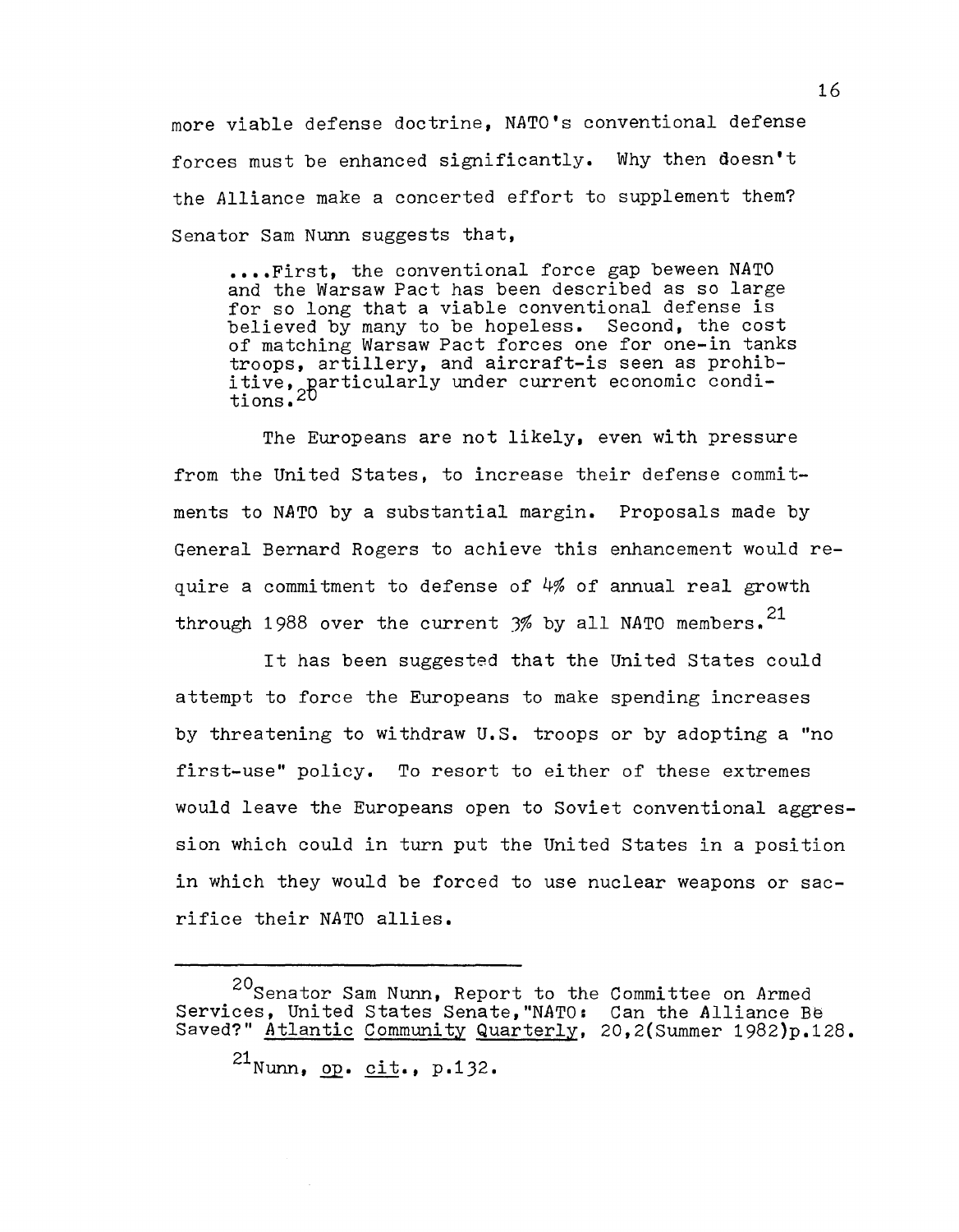It is becoming increasingly apparent, as the United States' global interests become greater and the current shift in interest towards the Pacific Basin continues, that Europe must begin to assume more responsibility for its own defense. The Europeans are going,

••• to have to face an increasingly unfavorable situation given 1) the growing Soviet capacity to launch a surprise attack, and 2) the tendency on the part of the United States to move forces and equipment out of Europe for contingencies arising in Third World regions(in particular, the Persian Gulf area). Improving the conventional military balance between East and West will imply, at the outset, that a number of financial $\chi$  and therefore political choices have to be made. $22^\circ$ 

Nevertheless,

••• in the absence of political will among key European nations to take their security into their own<br>hands, it is hard to see how an autonomous European pean nations to take their security into their own<br>hands, it is hard to see how an autonomous European<br>security entity could be established, even in the  $\frac{3}{2}$  very long term.  $23$ 

The Strategic Defense Initiative, of all the current topics associated with *NATO,* is probably the most controversial. The risk of Europe being decoupled from the United States' nuclear guarantee, the huge costs associated with the project, and the lingering doubts concerning the program's ability to achieve its intended use all function to make SDI the most potentially divisive issue in *NATO* history.

The Reagan Administration has done little to calm

 $^{22}$ Lellouche, op. cit., p.830. 2JIbid., p.828.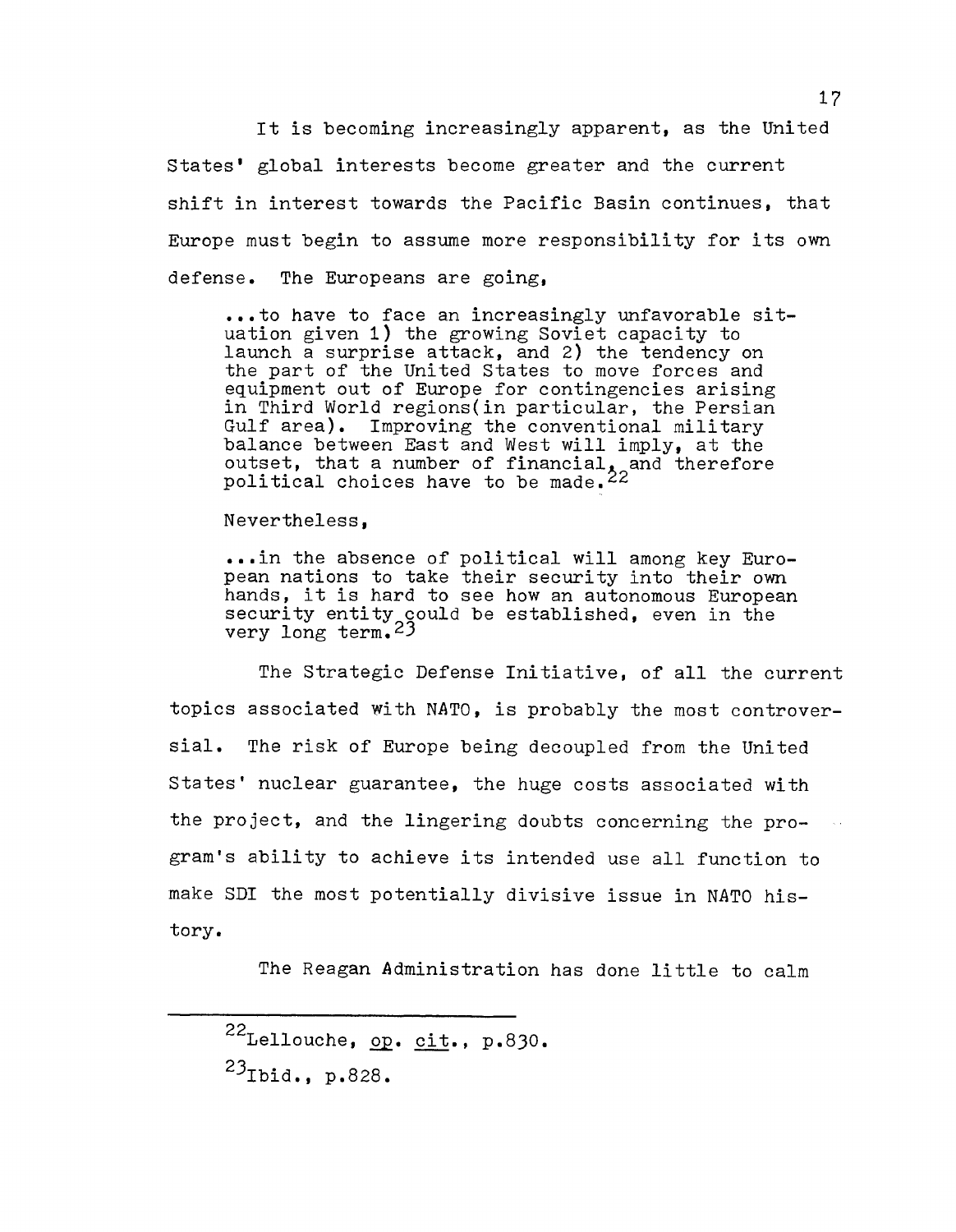Europe's fears of decoupling aside from making bland pronouncements as to how the finished product will protect Europe as well as the United States. European concerns are understandable when the program is termed the Strategic Defense Initiative and the words "tactical" or "theatre" are totally excluded.

The most disturbing thought concerning SDI is that while billions of dollars are slotted to be spent on its development,

... no one with whom I have talked honestly believes that we can ever achieve the President's fanciful objective of-to use his language-rendering the Soviet missile force \*impotent and obsolete.' A few months ago during a private conversation with the administration official who, probably more than any other, provides the intellectual impetus for the star wars project, I asserted that the President's objective was pure fantasy. He replied: 'Of course we all know that. We're embarrassed by it, and we wish he'd start playing a different record. Obviously, we can't hope to build a system that will safeguard American cities or protect the American population, but we should be able to shield at least some of our own nuclear arsenal. We should be able to stop a substantial percentage of the Soviet's nuclear weapons from reaching their targets.

To that I replied, 'Well, if that's all you hope to accomplish, then the proposal as represented is fraudulent; it is in realistic terms nothing more than a stimulus to escalation; Moscow will have to augment its nuclear arsenal by a factor of 'X' to enable it to launch enough weapons to ensure that the critical minimum gets through. Then we'll have to match that escalation.'

At that point he terminated the conversation, turned and left.

 $^{24}$ George W. Ball,"Reagan's Ramboism-the Fantasy of Star Wars and the Danger of Real Wars," The Christian Science Monitor, 28 April 1986, p.18.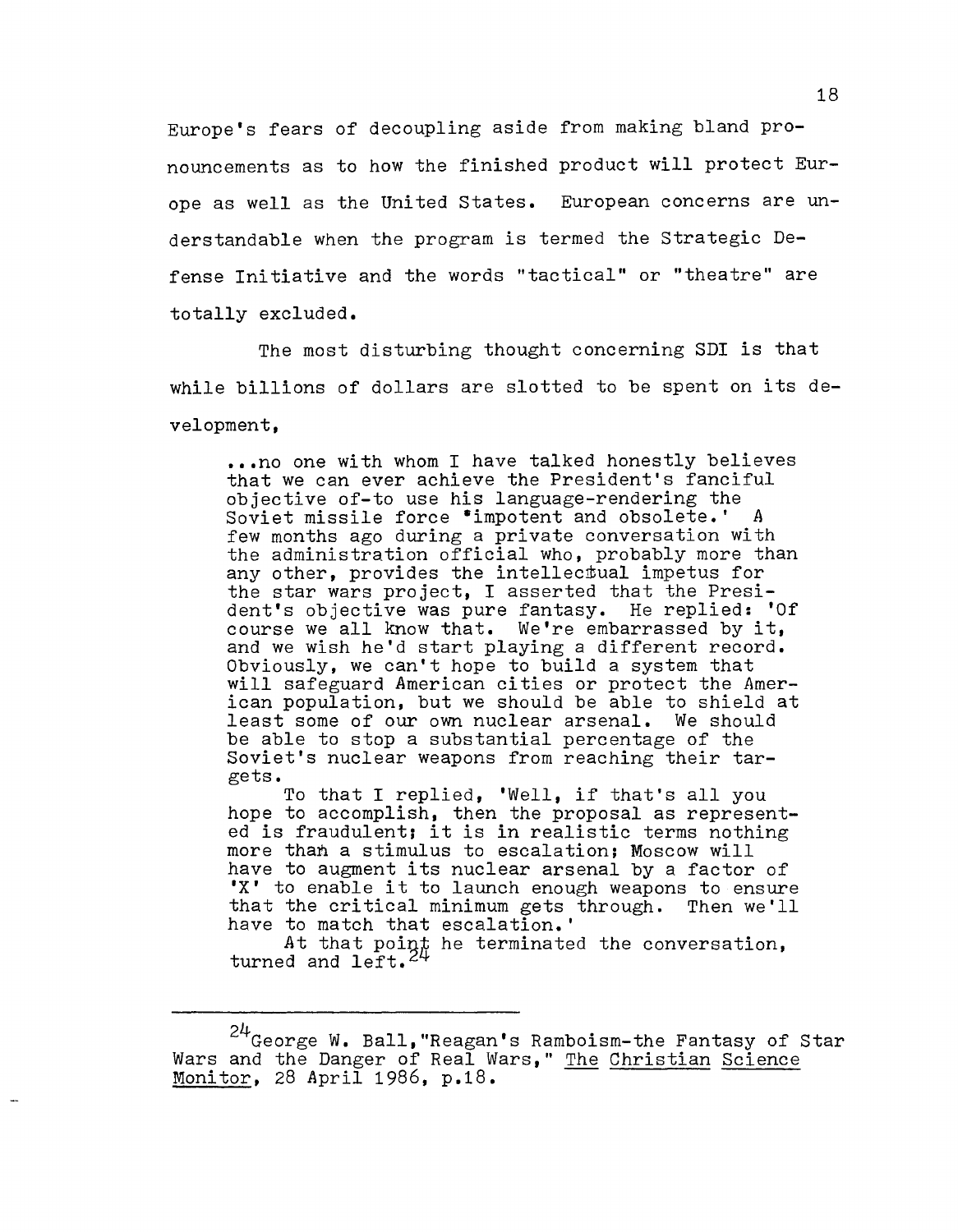If a high administration official admits that a substantial portion of the rhetoric that the President has been delivering to his European counterparts is duplicitous and largely false, it can only be assumed that the great sums of money the European governments are spending on SDI research will, in the end, only work to promote that decoupling to which they have expressed so many fears and only place more of a strain on the Alliance than that which exists already.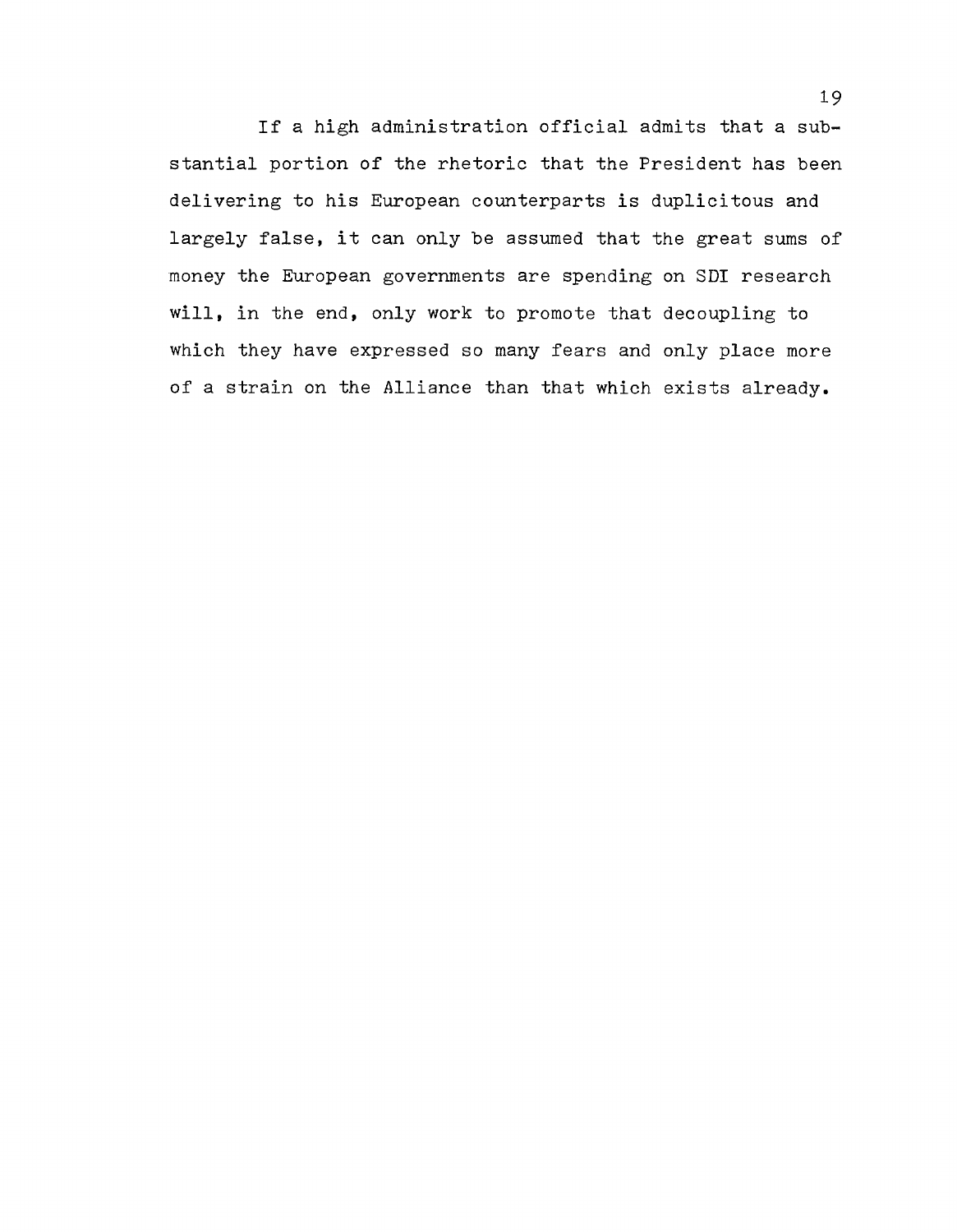The purpose of this study was to research the reasons for the current problems associated with NATO's defensive doctrine and to see what implications there would be for European-American relations.

The discussion revealed that the Alliance's troubles had arisen in their most earnest form after the initial procedures to deploy Pershing **II** and cruise missiles. The reason for this disenchantment was linked to the European's perceptions that these deployments would decouple them from America's strategic nuclear arsenals and that arms control negotiations which were to coincide with the deployment were being largely ignored.

The study also showed that NATO's doctrine of flexible response lacked credibility without a solid conventional arm. Without this conventional deterrent, flexible response became inflexible and instead of threatening escalation it almost assumed **it.** 

Thirdly, the discussion pointed out some of the problems associated with the Strategic Defense Initiative. The primary drawbacks with this program are: 1) its threat to decouple Europe from the United States, 2) its huge costs, 3) its lack of viability as a useful strategic deterrent.

The Atlantic Alliance can overcome the problems associated with its defense strategies but its policy-making

IV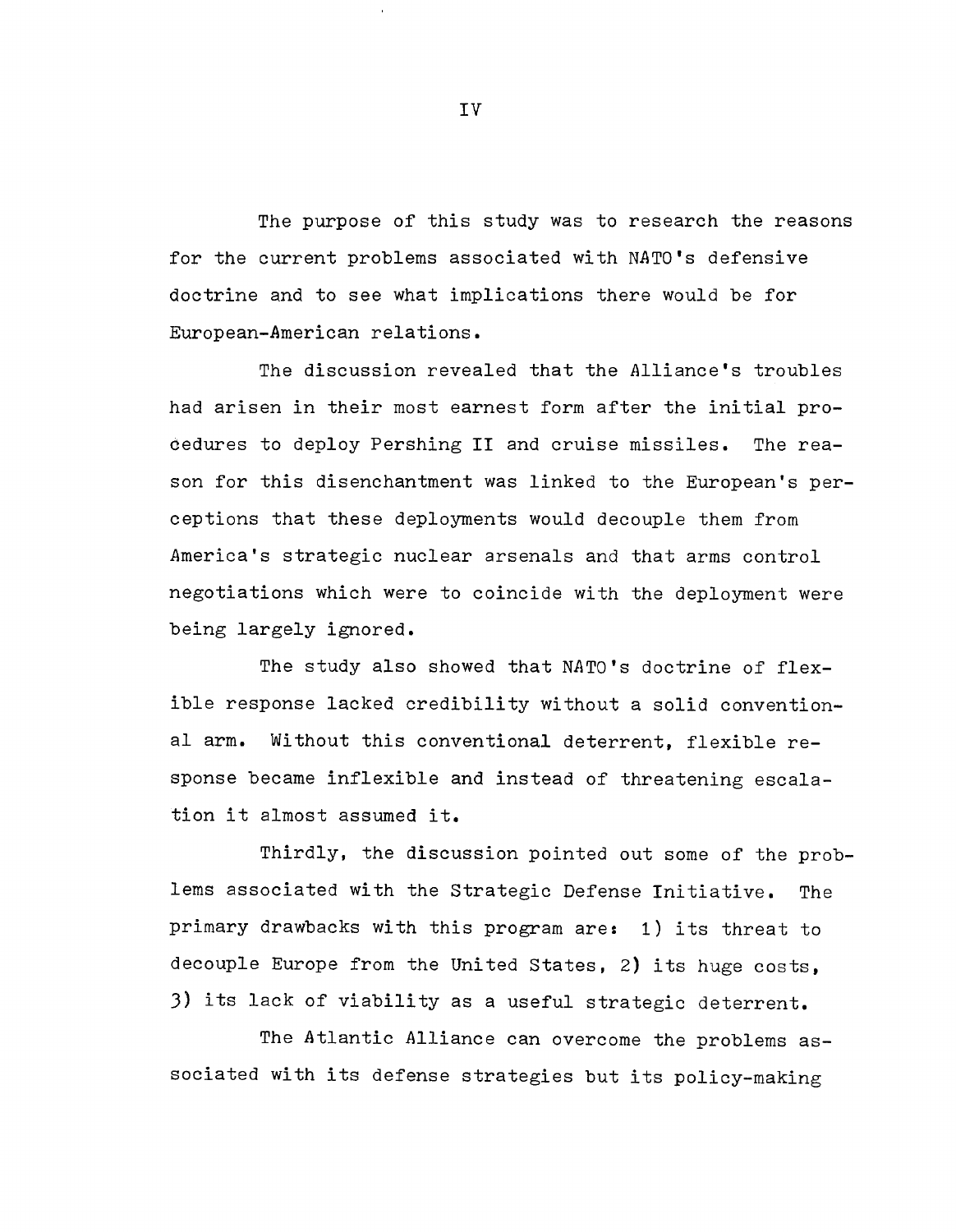must first become more coherent. The disarray that coincided with the deployment of the Pershing II and cruise missiles must be avoided in the future. The continued implementation of divisive policies like this one will only work to drive the wedge deeper between Alliance members.

NATO's conventional forces must be enhanced or flexible response will always lack the viability of a strong deterrent strategy. As the interests of the United States turn elsewhere, it is imperative that Europe begins to supplement here own conventional defenses. The lack of either of these two prescriptions will render NATO's long-term future problematic in that there would have to be a continuing overemphasis on the United states nuclear guarantee.

Finally, the Strategic Defense Initiative should be placed under the closest scrutiny. A program that is purported to protect European interests but in reality does not should be viewed with the utmost suspicion. Whatever research benefits that could be derived from the program should be weighed carefully against the potentially enormous costs, politically,economically, and foremost, militarily.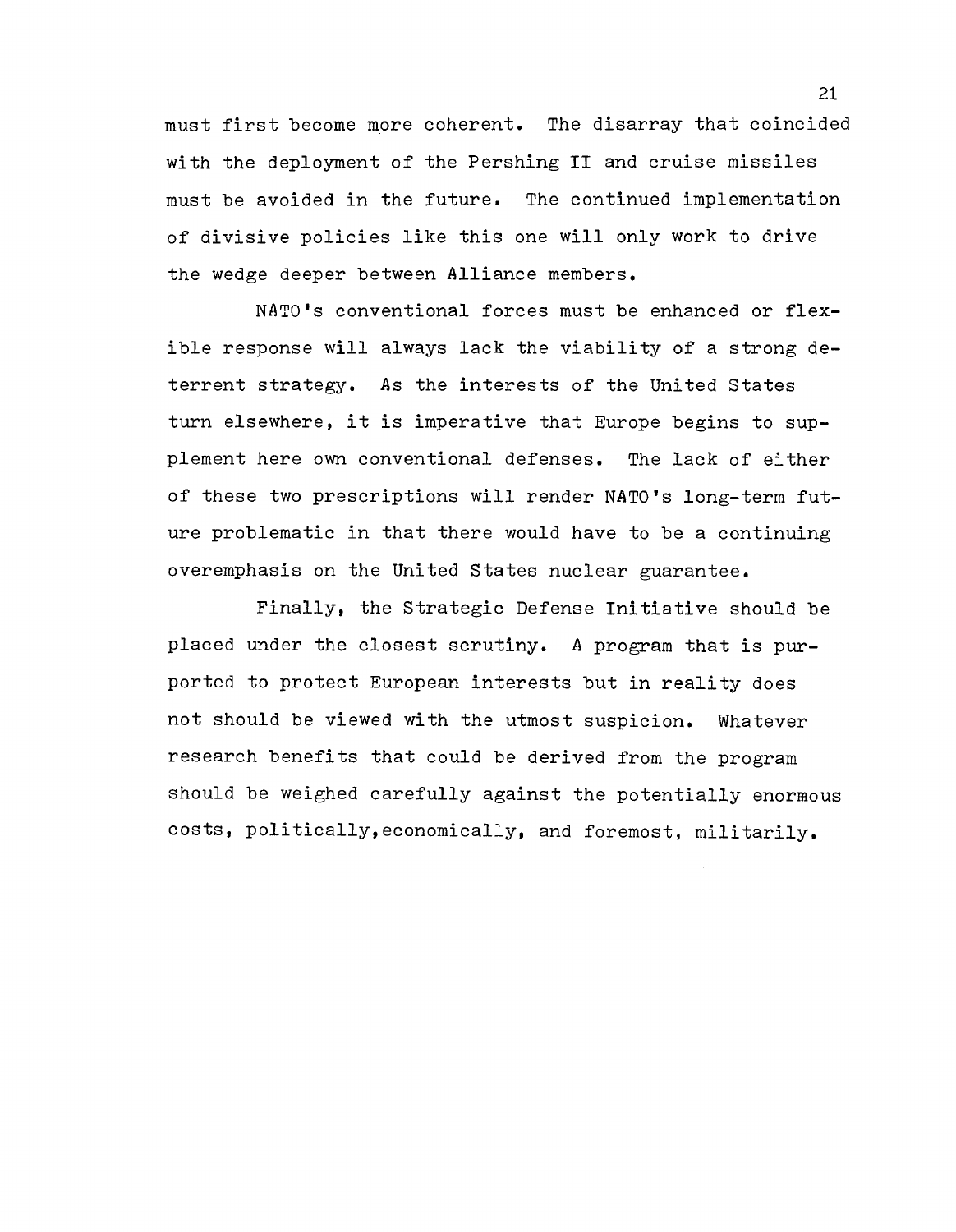## Bibliography

- Ball, George W. "Reagan's Ramboism-the Fantasy of Star Wars and the Danger of Real Wars." The Christian Science Monitor, 28 April 1986, p. 18.
- Bertram, Christoph. "Europe and America in 1983." Foreign Affairs, 62, 3 (Summer 1983): 616-631.
- Bertram, Christoph. "The Implications of Theatre Nuclear Weapons in Europe." Foreign Affairs, 60, 2 (Winter 1981-1982): 305-326.
- Bundy, McGeorge, et ale "Nuclear Weapons and the Atlantic Alliance." Foreign Affairs, 60, 4 (Spring 1982): 753-768.
- Cohen, Eliot *A.* "The Long-Term Crisis of the Alliance." Foreign Affairs, 61, 2 (Winter 1982-1983): 325-343.
- Connell, Jon. "How 'Star Wars' Could Scuttle Polaris." The Sunday Times of London, 26 February 1984, p. 21C.
- Eagleburger, Lawrence S. "The Transatlantic Relationship: A Long-Term Perspective." Department of State Bulletin, 84 (April 1984): 39-42.
- Freedman, Lawrence. *"NATO:* Tell-and Trust-the People." The Times of London, 25 January 1984, p. 12.
- Freedman, Lawrence. "The Atlantic Crisis." International Affairs, 58, 2 (Summer 1982): 395-412.
- Kober, Stanley. "Can NATO Survive?" International Affairs, 59, 3 (Summer 1983): 339-349.
- Kolodziej, Edward **A.** and Robert *A.* Pollard. "The Uneasy Alliance: Western Europe and the United States." The Wilson Quarterly, 7, 5 (Winter 1983): 112-120.
- Lellouche, Pierre. "Europe and Her Defense." Foreign Affairs, 59, 4 (Spring 1981): 813-834.
- Nunn, Senator Sam. "NATO: Can the Alliance Be Saved?" *A*  Report to the Committee on Armed Services, Atlantic Community Quarterly, 20, 2 (Summer 1982): 126-138.
- Pond, Elizabeth. "Future of the Atlantic Alliance: Unity... in Diversity?" The Christian Science Monitor, 12 March 1985, p. 10-11. -
- Pond, Elizabeth. "Europe Fears 'Star Wars' May Destroy, Not Defend West." The Christian Science Monitor, 12 April<br>1984, p. 1, 38.